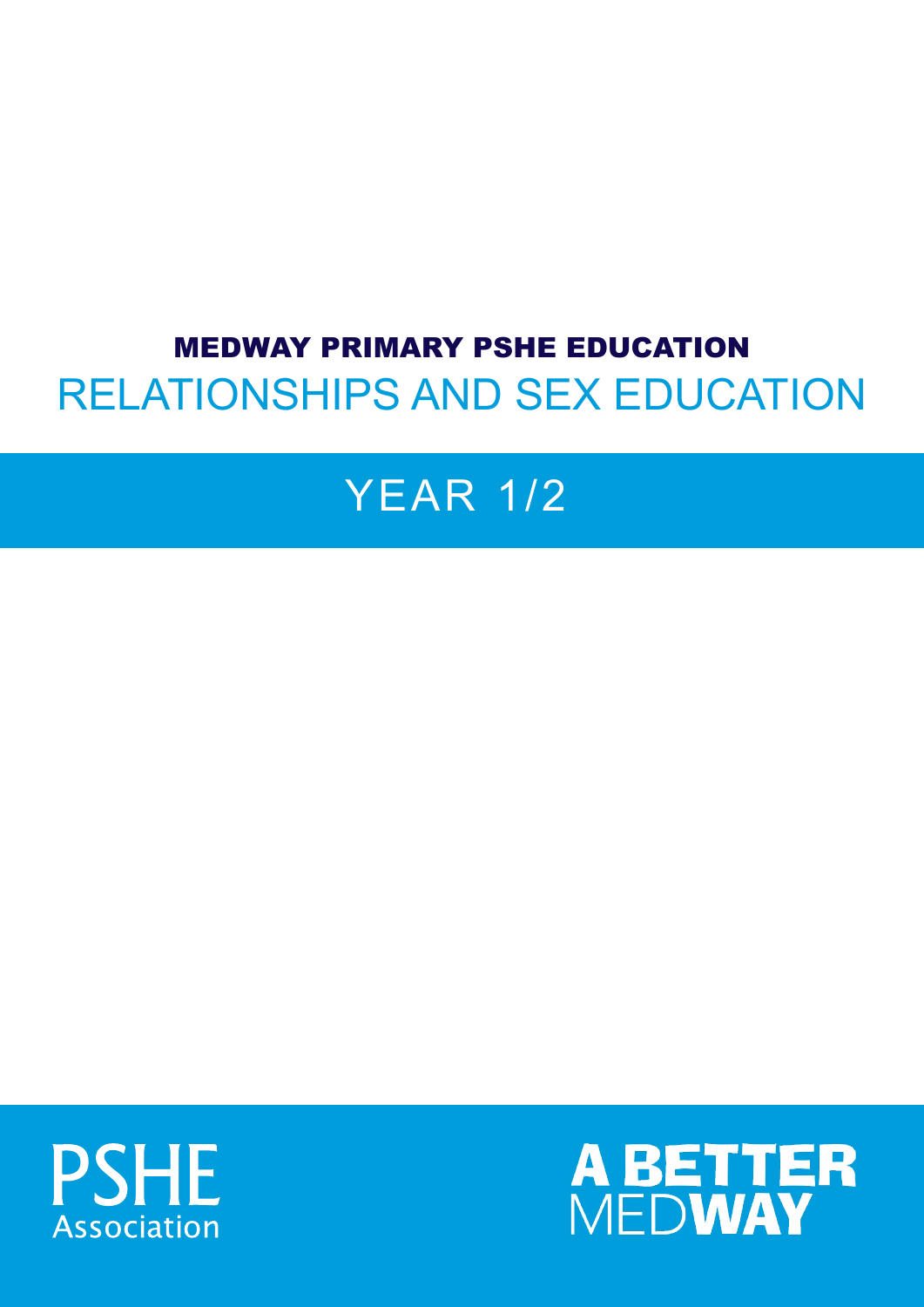## **TABLE OF CONTENTS**

| <b>Teacher quidance Year 1/2</b> | $\overline{3}$ |
|----------------------------------|----------------|
| <b>Lesson plans Year 1/2</b>     | 9              |
| <b>Lesson 1</b>                  | 10             |
| Lesson 2                         | 15             |
| Lesson 3                         | 20             |
| <b>Resources Year 1/2</b>        | 25             |
| <b>Resource A</b>                | 26             |
| <b>Resource B</b>                | 27             |
| <b>Resource C</b>                | <u>28</u>      |
| <b>Resource D</b>                | 29             |
| <b>Resource E</b>                | <u>30</u>      |
| <b>Resource F</b>                | 31             |
| <b>Resource G</b>                | 32             |
| <b>Resource H</b>                | <u>33</u>      |
| <b>Resource I</b>                | <u>34</u>      |
| Resource J                       | 35             |
| <b>Resource K</b>                | $\frac{36}{5}$ |
| <b>Resource L</b>                | 37             |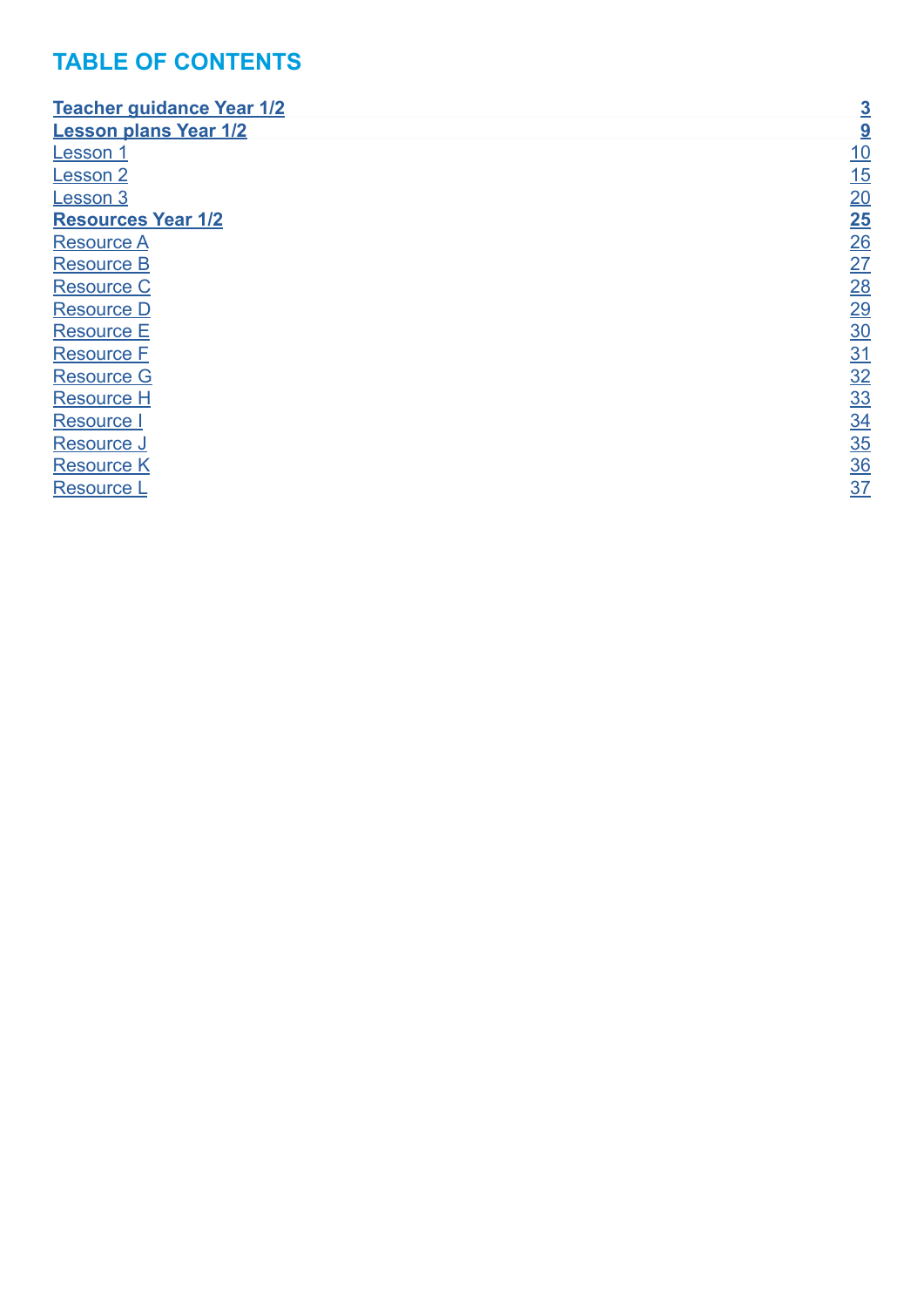# <span id="page-2-0"></span>**YEAR 1/2** TEACHER GUIDANCE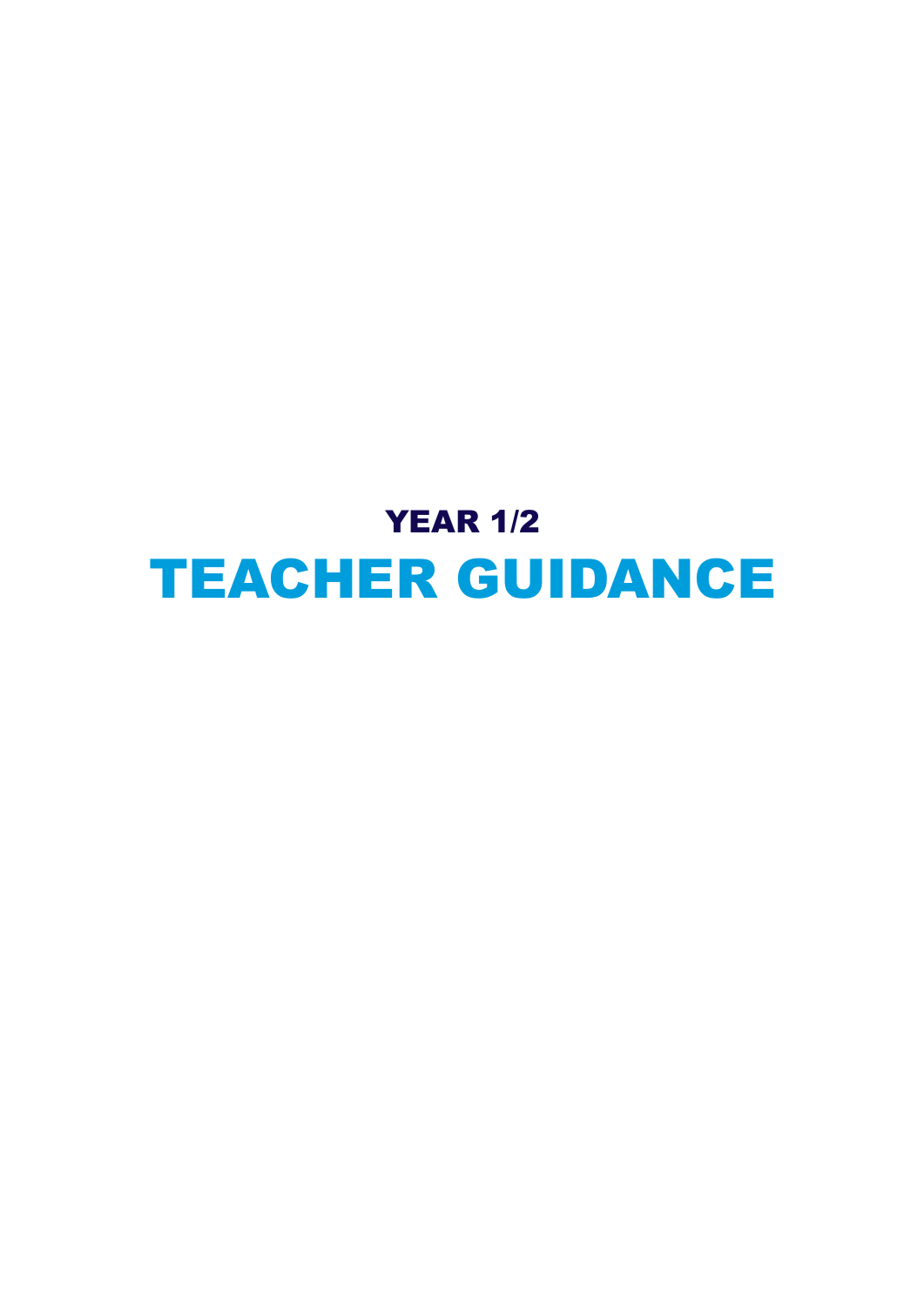## **INTRODUCTION**

These notes accompany lesson plans written especially for Medway schools in partnership with the PSHE Association. They have been designed to support class teachers delivering relationships and sex education (RSE) , as part of the PSHE education curriculum, at key stages one and two.

From September 2019 relationships education will be statutory in all schools at key stages 1 and 2. Education about relationships is covered through many aspects of the primary PSHE curriculum (and will go beyond the contents of these lesson plans). Schools should ensure their PSHE education programme therefore includes all elements of the new statutory guidance for relationships education, which will be published for consultation in Summer 2018. Elements of sex education that are not included in the statutory guidance will remain non-statutory in primary schools but in order to safeguard pupils effectively we strongly recommend that Medway schools provide a comprehensive programme of relationships and sex education (including these lessons) as an integral part of their PSHE provision. We therefore use the term relationships and sex education (RSE), rather than relationships education, to reflect this best practice approach.

This resource pack replaces and updates the Medway lessons on puberty and moving to secondary school, published in 2015. An additional three lessons on other aspects of RSE were added in January 2018, with a further five added in June 2018.

These lessons contribute to the curriculum for PSHE education, as set out in the [PSHE Association Programme](https://www.pshe-association.org.uk/curriculum-and-resources/resources/programme-study-pshe-education-key-stages-1%E2%80%935)  [of Study for PSHE education](https://www.pshe-association.org.uk/curriculum-and-resources/resources/programme-study-pshe-education-key-stages-1%E2%80%935). Signposted by the Department for Education, the PSHE Association's Programme of Study outlines learning opportunities in three core themes: Health & Wellbeing, Relationships, and Living in the Wider World. For a detailed overview of how these lessons link to the Programme of Study, see Appendix 2.

Primary schools must have regard to the Department for Education statutory guidance on preparing pupils for the physical and emotional changes of puberty before they experience them. For this reason, we recommend that teaching about puberty should begin in Year 4.

**These guidance notes should be read carefully before teaching any of the lessons.** Teachers should also refer to relevant school policies, such as policies on SRE/RSE, child protection, and safeguarding.

## **Preparing to teach relationships and sex education**

#### CREATING A SAFE LEARNING ENVIRONMENT

Time should be set aside to establish a safe learning environment for both pupils and adult staff in the classroom. This helps pupils to feel comfortable about sharing feelings, exploring values and attitudes, expressing opinions, and considering the views and opinions of others without fear of negative feedback. As well as encouraging more open discussion, it helps to ensure that teachers are prepared to deal with unexpected disclosures or inappropriate comments should they occur.

It is good practice for teachers to:

- work with pupils to establish ground rules about how they will behave towards each other in discussion (see the Ground Rules section below)
- offer some opportunities for pupils to discuss issues in small groups as well as sharing views with the class
- make something available in which pupils can place anonymous questions or concerns, to avoid having to voice them in front of the class (see the 'Ask-it Basket' section below)
- provide access to balanced information and differing views to help pupils clarify their own opinions and views (while making clear that behaviours such as racism, discrimination and bullying are never acceptable in any form)
- ensure all teaching and learning is inclusive, avoids heteronormative assumptions, and meets the needs of all learners—including those with special educational needs and disabilities (and is sensitive to the religious and cultural identity of pupils
- exercise sensitivity to the needs of individuals, as some pupils may have direct experience of some of the issues raised.
- always work within the school's policies on safeguarding and confidentiality (ensuring that pupils understand school policies on disclosure of confidential information and following up concerns in a more appropriate setting outside lessons)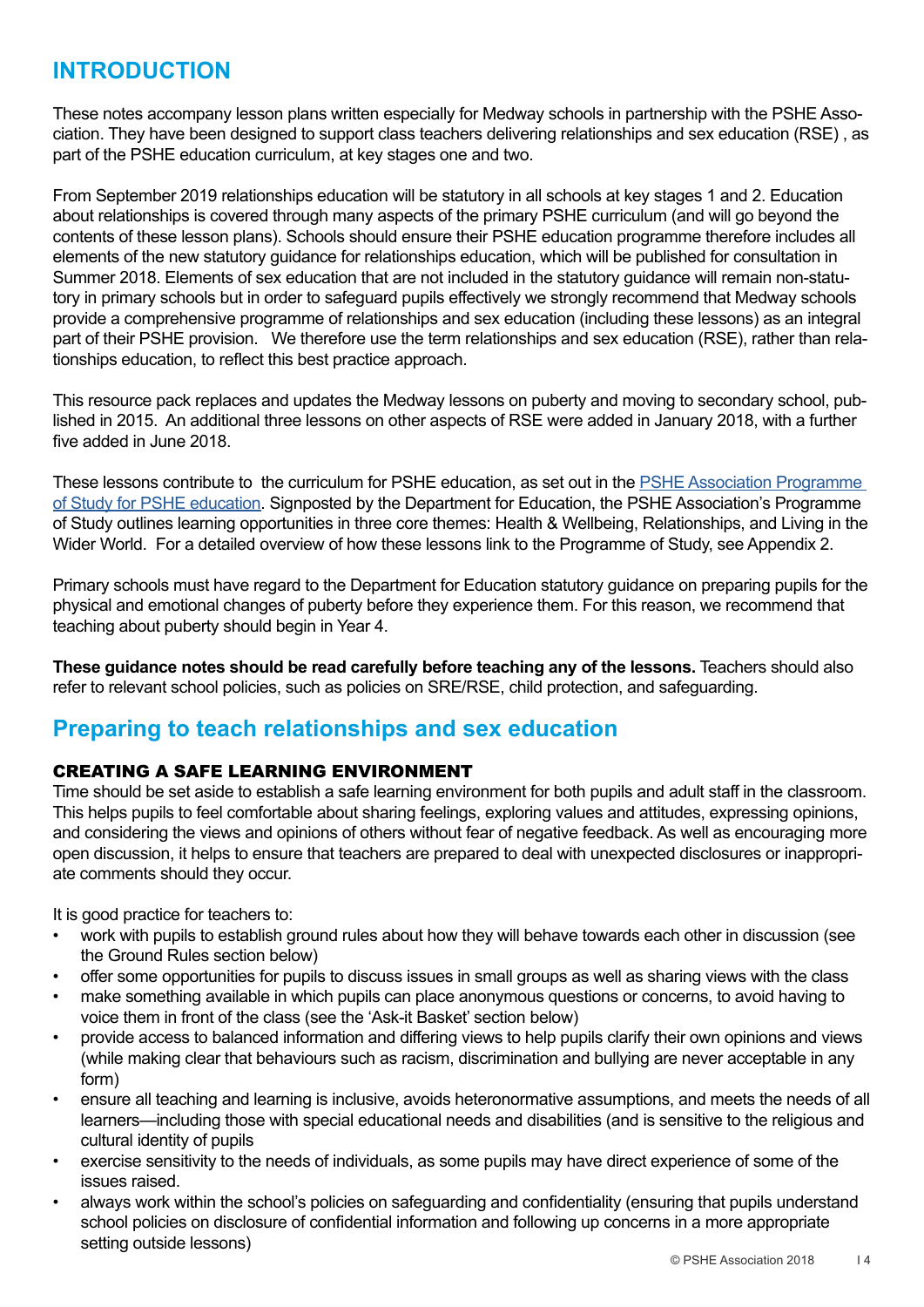- link PSHE education with the whole-school approach to supporting pupil welfare
- make pupils aware of sources of support both inside and outside the school

Teachers should ensure that the content, approach and use of inclusive language reflect the diversity of the school community and society more widely—helping every pupil to feel valued and included in the classroom. It is good practice for these sessions to be taught in mixed-sex classes, and all pupils should learn about the changes of puberty in both males and females—recognising in an age-appropriate way that sex and gender are not binary.

As with any other lessons, positive behaviour management strategies should be employed throughout, however it may be useful to discuss how pupils might feel during the lessons before you start. Identify that these feelings might include embarrassment, or they may want to laugh. Explain that these feelings are normal and talk about strategies they can use to manage them.

#### **GROUND RULES**

Ground rules help to minimise unintended disclosures, disclosures at inappropriate times or comments of a negative nature made towards other pupils (whether intentional or not). Such ground rules support broader class rules and the school's behaviour policy. To be effective, pupils and teachers should develop ground rules together, re-visit them at the start of every lesson and apply them in all discussion and group activities, amending them as necessary.

Examples of ground rules include:

- respecting what people say
- listening to others
- not asking personal questions or putting people 'on the spot'
- not making assumptions about other people
- having the right to 'pass' if you do not wish to comment

#### **ASK-IT BASKET**

An 'Ask-it Basket' question box or bag encourages pupils to ask questions with anonymity and without embarrassment. Introduce the Ask-it Basket either whilst creating the ground rules or at the beginning of each lesson. It should be accessible both during and after every lesson. The purpose of the Ask-it Basket should be explained to pupils:

- Anyone can use it to post a question, at any time and as many times as they want.
- Questions can be anonymous, or they can put their name on their question so the teacher can follow it up with them individually.
- Only the teacher will see the questions, unless there are significant issues about a pupil's safety or wellbeing that need to be shared with others—see the 'Limits of confidentiality' section below.
- Questions raised will be dealt with in the following lesson (or sooner if relevant to a pupil's safety and wellbeing). Depending on the nature of the question, some responses may be answered as part of a small group session or one-to-one and will be treated anonymously so no-one knows who asked the original question.

**Tip:** To ensure that pupils do not feel self-conscious about being seen to be asking a question, give each pupil a piece of paper and ask them to write down what they had for breakfast or lunch, and then add any questions they have. This means that everyone is writing at the same time. You could set some time aside at the end of each session to do this.

#### **LIMITS OF CONFIDENTIALITY**

It is important that teachers are well prepared to deal with any issues arising from the lessons. Teachers should explain to pupils in simple terms that, whilst we usually try to keep everything that's said in the room, in the room; if they were concerned about a pupil's safety or wellbeing, they would have to tell one other member of staff. If a question, behaviour, or language arises that a teacher finds concerning, this should be discussed with the designated safeguarding lead—in line with the school's safeguarding and child protection policies. Any situation which indicates knowledge about sex or sexual activity which is inappropriate for the pupil's age should be addressed. There may be times when a question raised by a pupil should be referred to parents/carers (the school RSE pol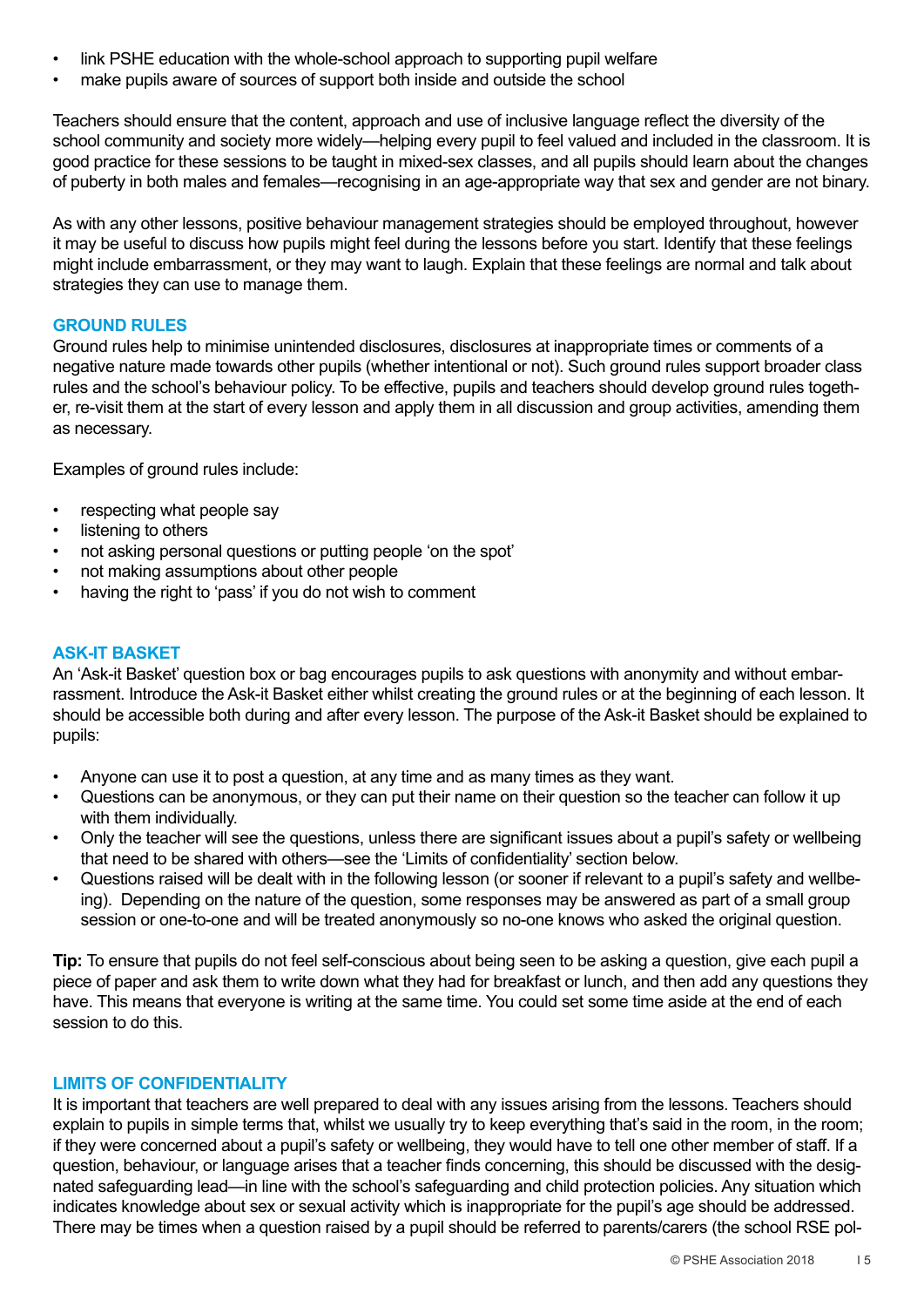icy should provide guidance regarding staff protocol on this). It is good practice to talk to the pupil(s) concerned before involving a parent or carer—to explain that it is in their best interests to talk to their parent(s) or a trusted adult. If a child refuses or rejects talking to their parent or carer, this should be taken seriously and discussed with the head/designated safeguarding lead and acted upon in accordance with the school's confidentiality policy. It is important to note that a disclosure regarding sexual orientation or gender identity is not, in itself, a safeguarding issue and does not need to be reported to anyone, including parents/carers.

#### **Female genital mutilation (FGM)**

These lessons do not address female genital mutilation (FGM). This is a separate but vitally important safeguarding issue. The summer holiday between Year 6 and Year 7 is a common time for this illegal and abusive procedure to be carried out, although it can occur at a much younger age. The PSHE Association has produced [guidance](https://www.pshe-association.org.uk/curriculum-and-resources/resources/information-sheet-addressing-fgm-schools?CategoryID=1193&ArticleID=1139) on teaching about FGM and further help and advice can be obtained from the charities: [FORWARD](http://forwarduk.org.uk/key-issues/fgm/) and [Freedom Charity](https://www.freedomcharity.org.uk/).

#### **Forced Marriage**

These lessons do not discuss forced marriage. However, if discussing marriage (for example, during the Year 6 lessons on positive, healthy relationships and how a baby is made), this is a good time to flag up that marriage should be entered into freely—only if both are adults and with the agreement of both the people involved. And that if anyone ever felt they or someone else was at risk of being forced to marry, they should tell someone else they trust or seek help via a website or helpline such as [ChildLine](http://www.childline.org.uk/) or [Freedom Charity.](https://www.freedomcharity.org.uk/)

#### ASSESSING PUPILS' BASELINE AND PROGRESS

Each lesson (or series of lessons) begins with a baseline assessment activity and ends with an end-point assessment activity. Baseline assessment provides an insight into the pupils' prior knowledge, understanding, skills, attitudes, beliefs and vocabulary. Moreover, the end- point activity allows teachers and pupils to demonstrate progress made from that starting point. When assessing pupils' baseline, it is important that the topic is not discussed with them beforehand, and that they are not over-prompted. The idea is to set an open-ended activity using neutral language that does not lead pupils to a particular answer—thus giving a genuine snapshot of what they are bringing to the topic before teaching anything new.

Baseline assessment activities can be done individually (useful if you wish to demonstrate individual progress), in which case before starting the activity, tell the pupils that they should work quietly on their own, without conferring. Alternatively, in some lessons you may wish to quickly gauge the group's starting point by carrying out the baseline activity through small group work or whole class discussion. In these lessons, the assessment activities are designed to be carried out individually by the pupils.

#### DIFFERENTIATING THE LEARNING

It is impossible to provide detailed advice on differentiating this learning for all needs and abilities, and teachers will know best the needs of their pupils in relation to accessing this learning. The lesson plans do, however, include guidance and ideas for how some activities can be differentiated for pupils who may require additional support or additional challenge to further develop their thinking.

#### EXTENSION ACTIVITIES

Ideas are provided for extension activities. These can be provided for pupils who complete activities quickly or alternatively, can be used as a class activity to further deepen and extend pupils' learning.

#### SUPPORTING STAFF

Teachers should look over the lesson plans before using them in class. They may like to discuss the lessons in more detail with the school PSHE education subject lead. A staff briefing or INSET to introduce the lessons can be useful—especially when teaching these lessons for the first time. Lessons should be taught within the context of the school policies, including the SRE/RSE policies. These should be reviewed regularly, in line with curriculum updates.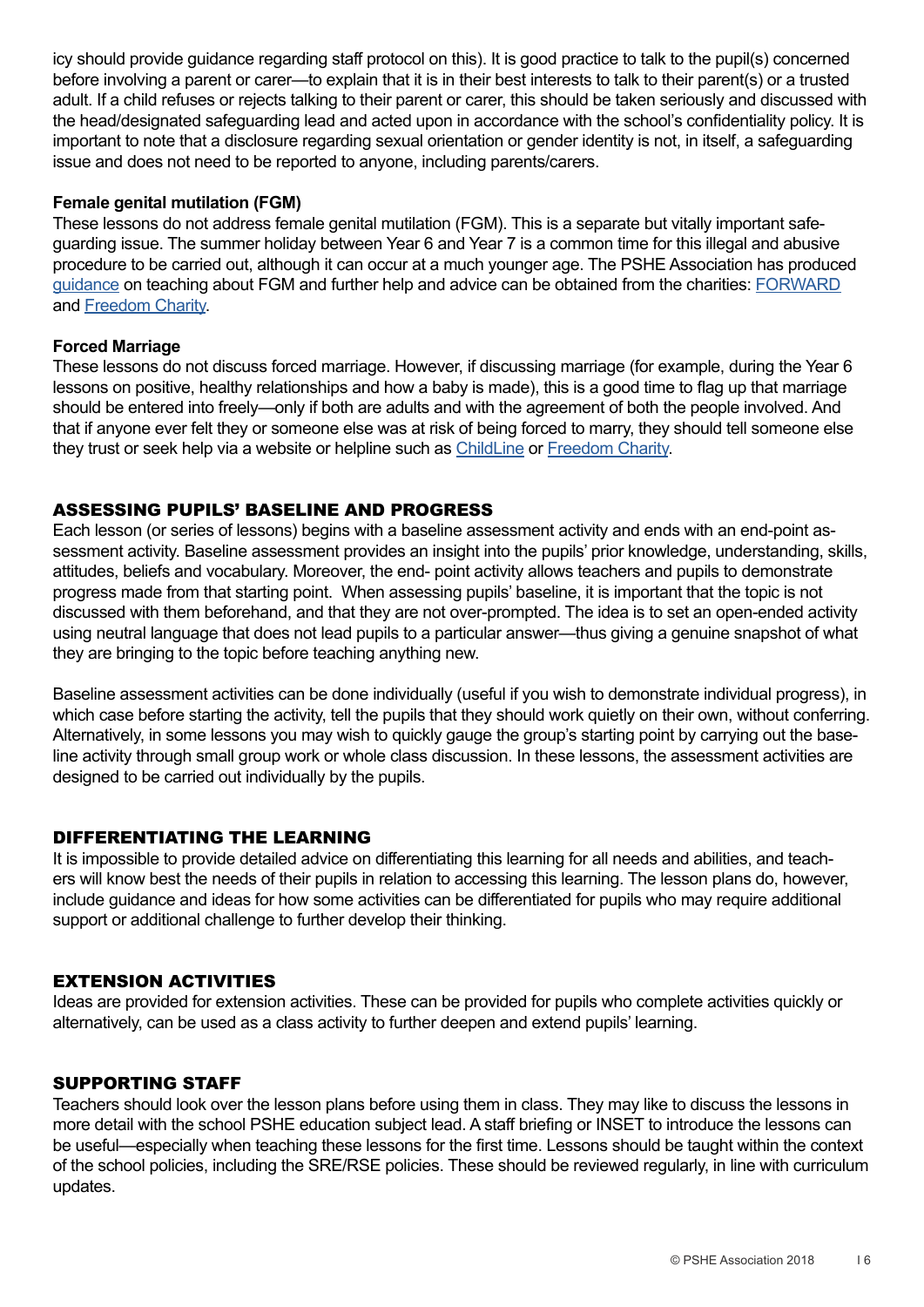#### SUPPORTING PARENTS AND CARERS

Many schools choose to hold a curriculum evening or workshop to introduce parents to what their child will learn in RSE lessons. Lesson activities and resource/materials being used can be included to demonstrate how RSE is taught and what pupils of different ages will learn. Many parents welcome this opportunity and it can be reassuring if they have concerns. Again, this should be introduced to parents through the context of the school policy.

#### SIGNPOSTING SUPPORT FOR PUPILS

In each lesson, pupils should feel able to ask for more help, advice and support if they want to. All pupils should feel they can ask a teacher in school or adult who they trust out of school (such as a parent or carer) if they have further questions.

Websites can be helpful for older pupils—the teacher should ensure they direct pupils to specific websites where information is age appropriate, monitored and accurate.

## **TEACHING THE Y1-2 LESSON PLANS: ADDITIONAL NOTES**

#### MY SPECIAL PEOPLE

This lesson focuses on early learning about healthy, happy relationships, which is later built on in key stage 2. This lesson is based on a story, Grandfather and I by Helen E. Buckley, (an alternative story can be used if preferred). Pupils explore the ways the characters in the story care for each other and what makes them special. In addition, pupils think about the special people in their own lives, friendship, family and what it means to care for each other.

During the lesson pupils are asked to consider people whom they think of as their 'special people'. Pupils may not wish to name names but can label them: friend, parent (mum/dad/carer), grandparent, aunty, neighbour, teacher etc. It is generally good practice to encourage pupils to keep confidentiality in PSHE education lessons by not naming others directly, although at key stage one, for this activity in particular, this is not essential.

It will however be very important to be sensitive to children who may feel they do not have their special people close to them. This may include pupils living with foster families, step families, blended families, adoptive parents or those recently bereaved or separated from their families. Be aware that some pupils may choose an animal or pet instead of a person for this activity which should be allowed.

This lesson focuses on positive, happy relationships, and does not refer to inappropriate or unsafe behaviours. Teachers should highlight that our 'special' people are those who make us feel safe and comfortable, and that should they ever feel uncomfortable or unsure about something, even with a person they know well, they should tell a different adult, whom they trust.

#### WE ARE GROWING: HUMAN LIFE CYCLE

This lesson introduces the concept of the human life cycle. Pupils begin to understand how we grow and change as we get older. The lesson focuses on young children growing and changing (puberty is not mentioned until key stage 2). Pupils compare the differences between a baby and a child—what they look like and what they can do. The focus is on becoming independent; how we look after ourselves and each other as we grow, and some of the feelings that accompany the process of growing up.

To prepare for this lesson, you might want to ask some pupils to bring in photos of themselves when they were babies or toddlers to compare with how they are now. If you decide to do this, it is important to be sensitive to individual circumstances and to be aware that some children may not have photographs from their early childhood or that parents/carers may not be willing to share these.

When discussing the needs of people at different ages, it will be important to recognise that people's needs differ depending on a variety of things, not just their age, and that we all have different rates of growth and that some people are taller or shorter than others.

During the lesson pupils consider things they are able to do independently now and things they will be able to do in the future. Be sensitive to pupils with disabilities - adapt *Resource I - 'things we can do*' if required.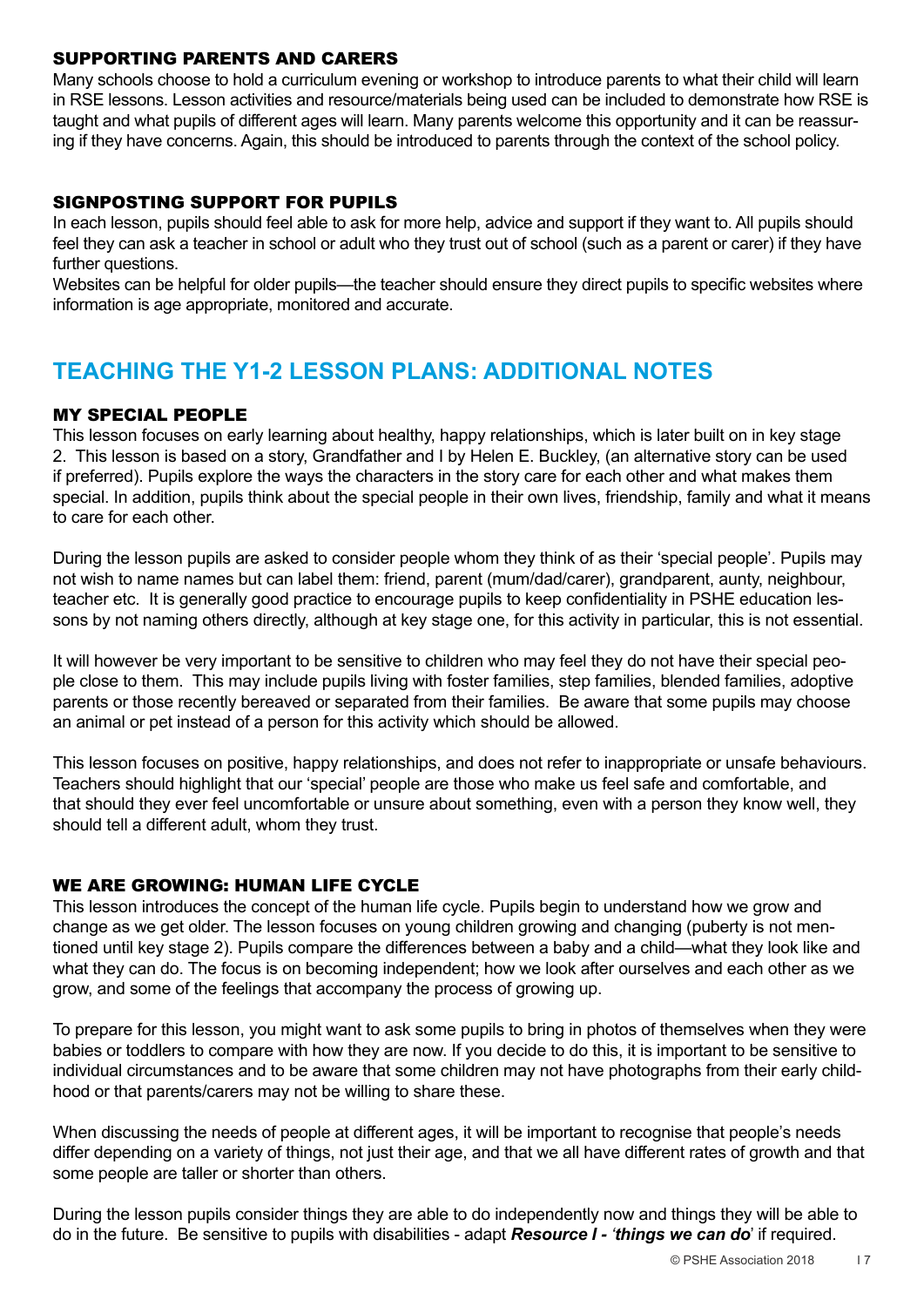#### EVERYBODY'S BODY

Pupils may have been using a variety of different words to name the male and female genitalia/sex parts, but this lesson directly teaches the correct terminology. It is important for younger pupils to know how to name their body parts correctly as this contributes to safeguarding—helping them to take care of their bodies and keep themselves safe. This is built on later in key stage 2, when pupils learn about puberty and the changes when growing from children to adults. It is suggested that this lesson is taught within the context of other learning about similarities and differences (e.g. growing and changing, people and animals). This lesson also begins to address the issue of gender stereotypes.

We have been careful to choose language in the lesson plan that is inclusive, and acknowledges that whilst when babies are born the midwife or doctor will usually say they are either a boy (male) or girl (female) based on their genitalia, sometimes this is not clear (in the case of intersex children). This language also reflects that sometimes the biological sex a child is assigned at birth is not the same as the gender they identify as. This concept is not taught directly or in depth at this stage. If you have trans pupils, it is advisable to discuss the lesson content and approach with their parent(s) or carer(s) before teaching the lesson.

Schools can decide which terminology to introduce to younger pupils, in accordance with their SRE/RSE policy. The following gives definitions that are suitable and recommended to use with younger pupils at key stage one.

#### *Female genitalia (sex parts):*

**Vulva:** the area between a girl's legs, which includes the openings to the vagina and urethra, the clitoris and the soft skin covering them

**Vagina:** the small opening between a girl's legs—a small tube from the outside to the inside of the body **Clitoris:** the small button-shaped bump above the vagina

**Urethra:** the tiny opening near the vagina of a tiny tube through which urine 'wee' leaves the body

#### *Male genitalia (sex parts):*

**Penis:** the spongy tissue that dangles between a boy's legs. Boys urinate 'wee' through a tube in their penis (the urethra)

**Testicles:** two plum-shaped 'balls' in a squashy bag (the scrotum) behind the penis

When talking about the male and female genitalia, it may be useful to highlight the NSPCC [underwear rule](https://www.nspcc.org.uk/preventing-abuse/keeping-children-safe/underwear-rule/) whilst noting that this does not need to be taught in-depth in this lesson—as it should be covered in separate lessons on keeping safe. One way of doing this in the lesson is to point out that we do not usually look at or touch each other's private parts: these are parts of the body covered by our underwear that we have the right to keep private or to ourselves.

**National Curriculum links:** For links to the primary science curriculum, see Appendix 3.

### **USEFUL WEBSITES**

- [www.childline.org.uk](http://www.childline.org.uk  )
- [www.nspcc.org.uk](http://www.nspcc.org.uk)
- [www.nhs.uk/Livewell/puberty/Pages/Pubertyinfoforchildren.aspx](http://www.nhs.uk/Livewell/puberty/Pages/Pubertyinfoforchildren.aspx )
- [www.kidshealth.org/kid/](http://www.kidshealth.org/kid/)
- [www.bbc.co.uk/education/topics/z3xxsbk](http://www.bbc.co.uk/education/topics/z3xxsbk  )
- [www.thinkuknow.co.uk/](http://www.thinkuknow.co.uk/)

### **USEFUL DOCUMENTS**

- DfE statutory guidance on SRE: [Sex and Relationships Guidance,](https://www.gov.uk/government/uploads/system/uploads/attachment_data/file/283599/sex_and_relationship_education_guidance.pdf) DFE July 2000\*
- Additional guidance, published by the PSHE Association, Sex Education Forum and Brook: [Sex](https://pshe-association.org.uk/resources_search_details.aspx?ResourceId=526&Keyword=&SubjectID=0&LevelID=0&ResourceTypeID=3&SuggestedUseID=0)  [and Relationships Education \(SRE\) for the 21st Century,](https://pshe-association.org.uk/resources_search_details.aspx?ResourceId=526&Keyword=&SubjectID=0&LevelID=0&ResourceTypeID=3&SuggestedUseID=0) February 2014
- Sex Education Forum's 12 principles of effective RSE

*\*At time of writing we are awaiting new government regulations and statutory guidance on relationships education. We expect these to be published for consultation in Summer 2018 and that schools will be required to teach in line with this guidance from September 2019*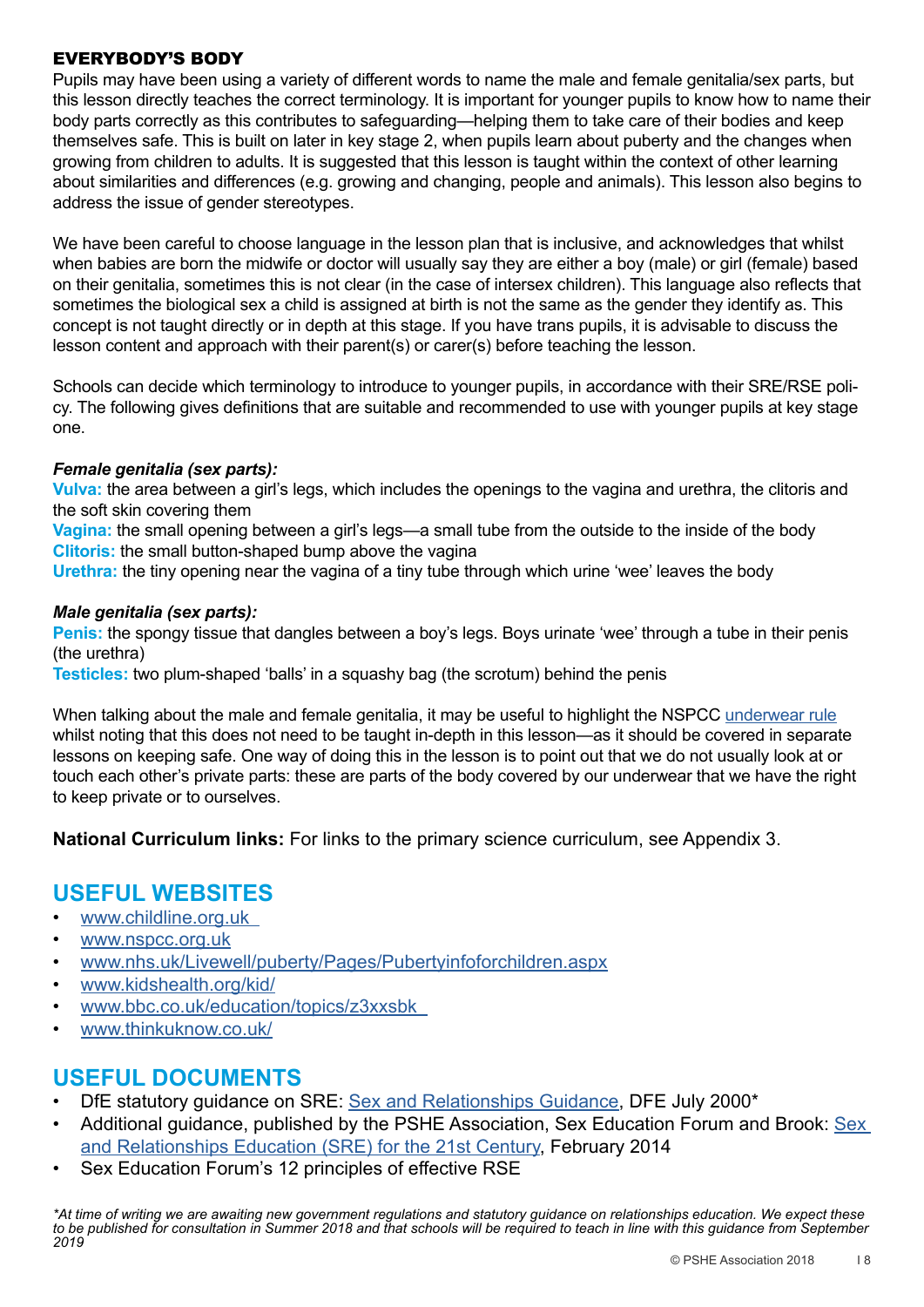<span id="page-8-0"></span>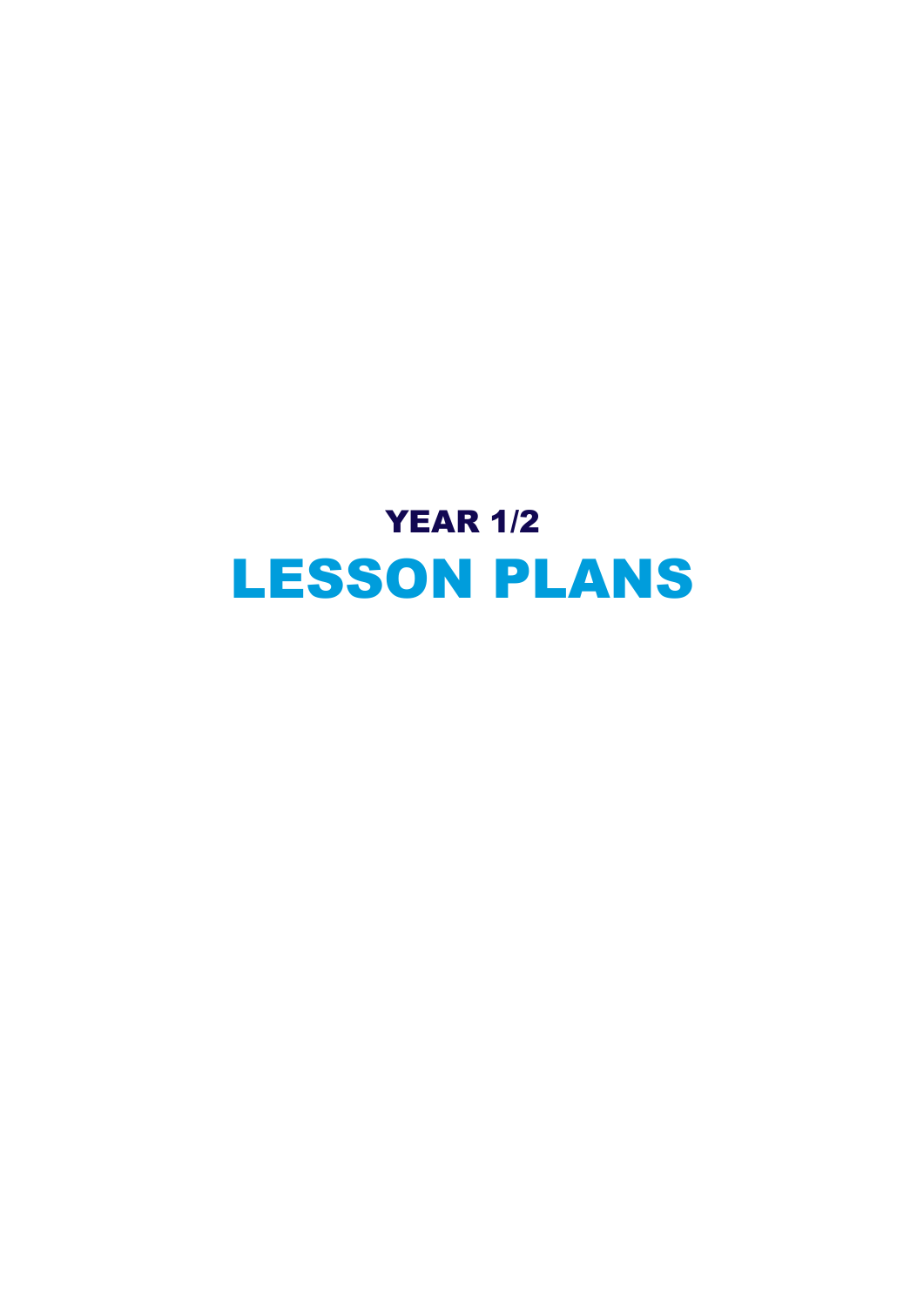# LESSON 1

#### MY SPECIAL PEOPLE

#### CONTEXT

<span id="page-9-0"></span>This lesson focuses on early learning about healthy, happy relationships, which is later built on in key stage 2. See *Teaching the Y1-2 lesson plans: Additional notes*  section before teaching the lesson.

#### LEARNING OBJECTIVES

We are learning:

• about the special people in our lives and how we care for one another

#### INTENDED LEARNING OUTCOMES

- identify our own special people
- explain what makes them special to us and why they are important in our lives
- describe the different ways our special people care for us
- recognise how we can care for them in return

#### RESOURCES REQUIRED

- *• '*Ask-it-basket' and pieces of paper (see teacher guidance)
- Flipchart paper
- Pencils or pens, including coloured pencils or pens
- Plain paper for:
	- baseline and end-point assessment: sentence starters 1 or 2 pieces per pupil
	- activity 5 writing about someone special 1 piece per pupil
- Children's story: Grandfather and I by Helen E. Buckley
- **• Resource A: special people spider-gram** 1 per pupil
- **Resource B: Caring for each other grid 1 per pupil**
- **• Resource C: Caring for each other ideas bank**  copies for pupils requiring support
- (Optional): Card and craft materials for extension activity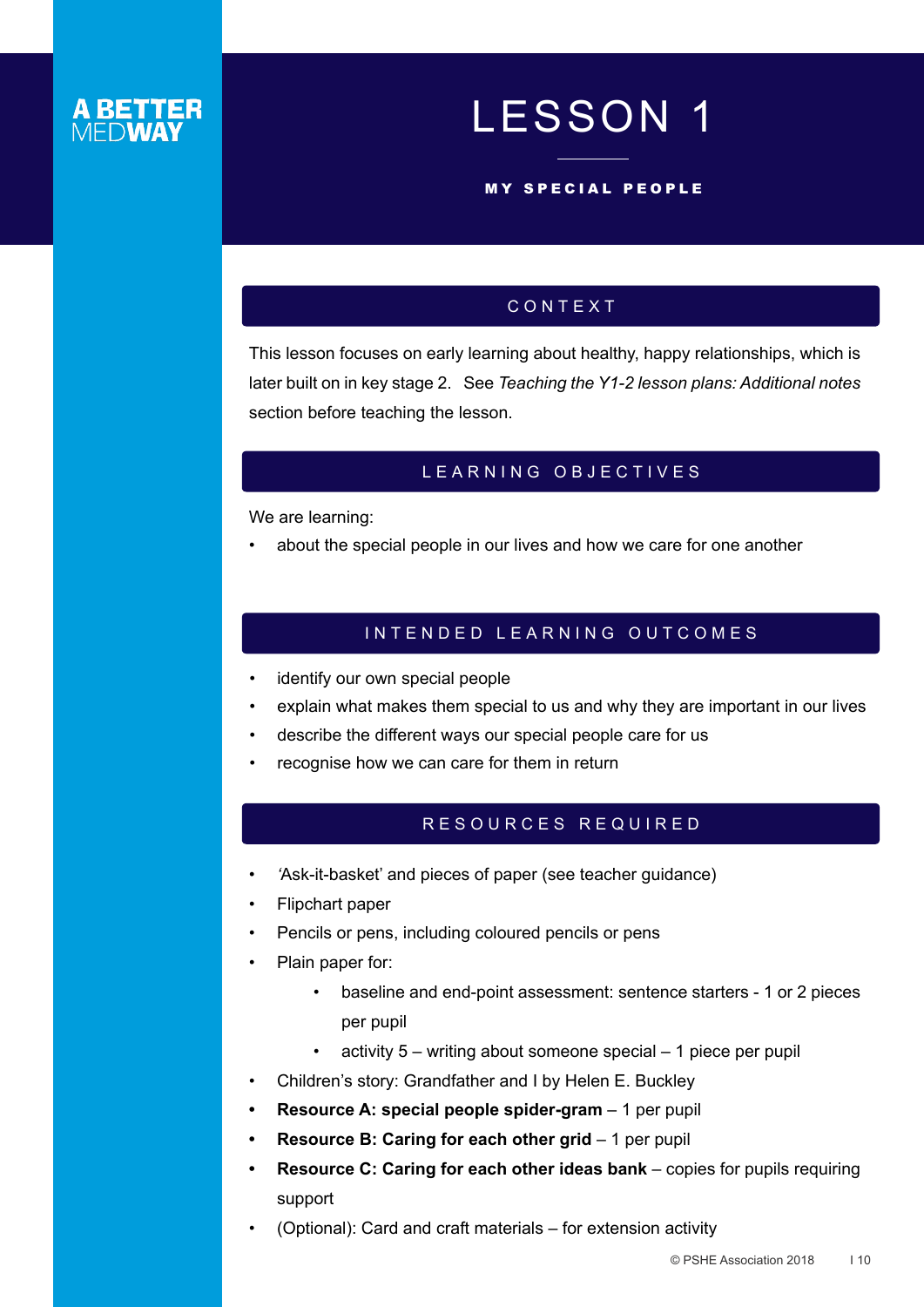#### CLIMATE FOR LEARNING

Make sure you have read the accompanying teacher guidance and lesson notes before teaching this lesson, for guidance on establishing ground rules, the limits of confidentiality, communication and handling questions effectively.

#### KEY WORDS

special, person, people, friend, family, care, caring, help, thanks

#### LESSON SUMMARY

| <b>ACTIVITY</b>                         | <b>DESCRIPTION</b>                                                                                                                                                                                     | <b>TIMING</b> |
|-----------------------------------------|--------------------------------------------------------------------------------------------------------------------------------------------------------------------------------------------------------|---------------|
| Baseline assessment                     | Pupils finish a sentence starter: A special<br>person is                                                                                                                                               | 5-10 minutes  |
| <b>Story</b>                            | Read the story Grandfather and I by Helen E.<br>Buckley to the class                                                                                                                                   | 10 minutes    |
| Special person spi-<br>der-gram         | Make a spider-gram of special people on the<br>flipchart (using the central character in the<br>story as an example). Pupils repeat activity<br>referring to their own special people.                 | 10-15 minutes |
| Discussing the story                    | Pupils respond to questions about the friend-<br>ship described in the story                                                                                                                           | 5 minutes     |
| Writing about<br>someone special        | Pupils write about someone who is special to<br>them                                                                                                                                                   | 10 minutes    |
| Caring for each other<br>grid           | Pupils complete a grid to explain how special<br>people can care for each other                                                                                                                        | 10 minutes    |
| <b>Extension activity</b><br>(optional) | Pupils design a thank you card to give to their<br>chosen special person                                                                                                                               | 15 minutes    |
| Plenary and<br>assessment               | Each pupil contributes a word, picture or sym-<br>bol to create a class graffiti board about their<br>special people. Pupils repeat the baseline ac-<br>tivity - sentence starter: A special person is | 10-15 minutes |

#### BASELINE ASSESSMENT

#### 5-15 MINS SENTENCE STARTER

### **Ensure this activity is completed before delivering the lesson. See teacher guidance for further information.**

Ask pupils to finish the sentence starter: **A special person is…** 

*Pupils work individually (some may need a scribe to record their ideas). Remember not to prompt them in any way. When finished, ask them to put their name on their work and collect them in. Check through them, noting responses and any misconceptions that need addressing.*

Keep their work safe—these will be used to assess learning at the end of the lesson.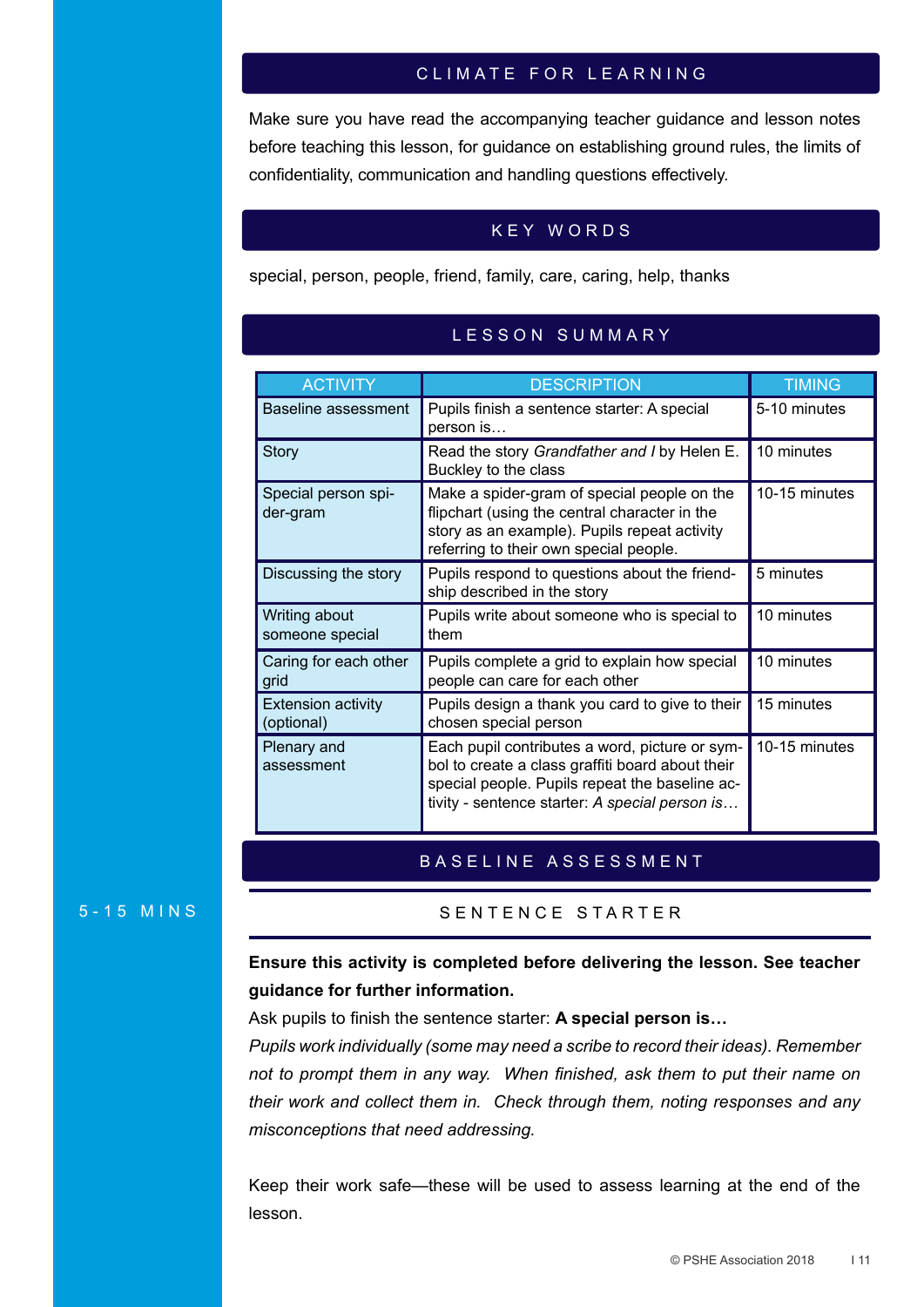#### CORE ACTIVITIES

#### 10 MINS

#### READ THE STORY

Introduce the children's story: *Grandfather and I* by Helen E Buckley explaining that it is about a friendship between a child and their grandfather. Read the story to the class.

#### 10-15 MINS

#### SPECIAL PEOPLE SPIDER-GRAM

Discuss with pupils that Grandfather is a 'special person' for the child in the story and then the other special people that were mentioned.

Draw the child from the story in the centre of a piece of flipchart paper and around the outside write the different special people that were mentioned, or take other suggestions from the pupils. Use labels such as friend, mum, dad, sister, brother, auntie, neighbour, teacher etc.

Next, ask pupils to spend a few minutes thinking about people they think of as their 'special people', ask them to use *Resource A: special people spider-gram*, draw themselves in the centre and around the outside draw and label some of their 'special people'.

*Pupils may not wish to name names but can label them: friend, parent (mum/dad/ carer), grandparent, aunty, neighbour, teacher etc.* 

*Remember to be sensitive to children who may feel they do not have their special people close to them, such as pupils living with foster families or recently bereaved. Be aware that some pupils may choose an animal or pet instead of a person for this activity*

#### 5 MINS

#### DISCUSSING THE STORY

Gather the class back and recap the story.

Ask the class questions to explore the special friendship between Grandfather and the child, for example:

- What things do the child and Grandfather like doing together?
- What words could you use to describe Grandfather?
- What does Grandfather do that is special?
- Why is Grandfather an important (special) person in the child's life?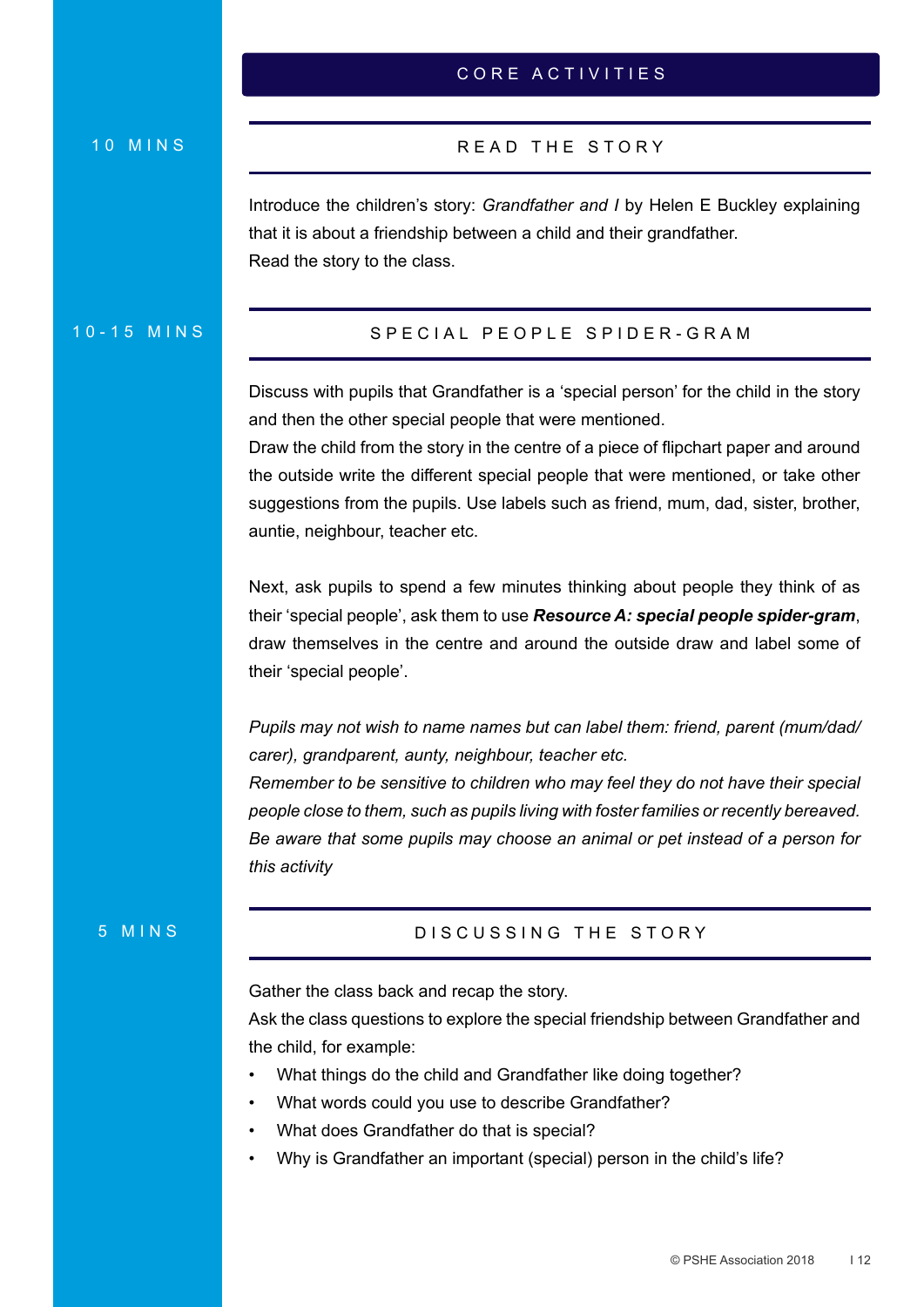Ask pupils to choose one of the special people they have identified on their spidergram, write some sentences to describe them and explain what makes them a special person.

#### *For those students who may need further support:*

Pupils create a 'wordle' about their special person (pictures or symbols could be used if needed, instead of words). Some pupils may require additional adult support *For those students who may need further challenge:* 

Pupils write a letter to their special person, describing their character traits and explaining why they are important to them in detail.

#### 10 MINS

#### CARING FOR EACH OTHER GRID

Ask pupils to think about the different ways that Grandfather (or any of the other special people mentioned in the story) help and care for the child. *Pupils will need to infer ideas from the story as not all the information will be mentioned in the book.*

Discuss the importance of special people helping and caring for each other, including how the child might help care for grandfather.

Make a grid on the board/flipchart to record some of the ways the grandfather and the child care for each other. See *Resource B: caring for each other grid* as a guide template.

Ask the pupils to complete their own grid, using drawing and writing to explain their ideas—*Resource B: caring for each other grid*. On one half of the grid, pupils explain how their special people help and care for them and on the other side, they explain what they can do to care and help their special people in return.

#### *For those students who may need further support:*

know well, they should tell an adult they trust.

Pupils circle the ideas that apply on *Resource C: Caring for each other ideas bank* and then add some of their own ideas by drawing and/or writing. This lesson focuses on positive, happy relationships, and does not touch on inappropriate or unsafe behaviours. Teachers should highlight that our special people are those who make us feel safe and comfortable, and that should they ever feel uncomfortable or unsure about something, even with a person they

#### 15 MINS

#### DESIGN A THANK-YOU CARD (OPTIONAL)

Discuss why it is important and what we can say and do to let our special people know they are special to us. This might include special celebration days (such as mother's day / father's day); remembering their birthday; giving gifts or simply,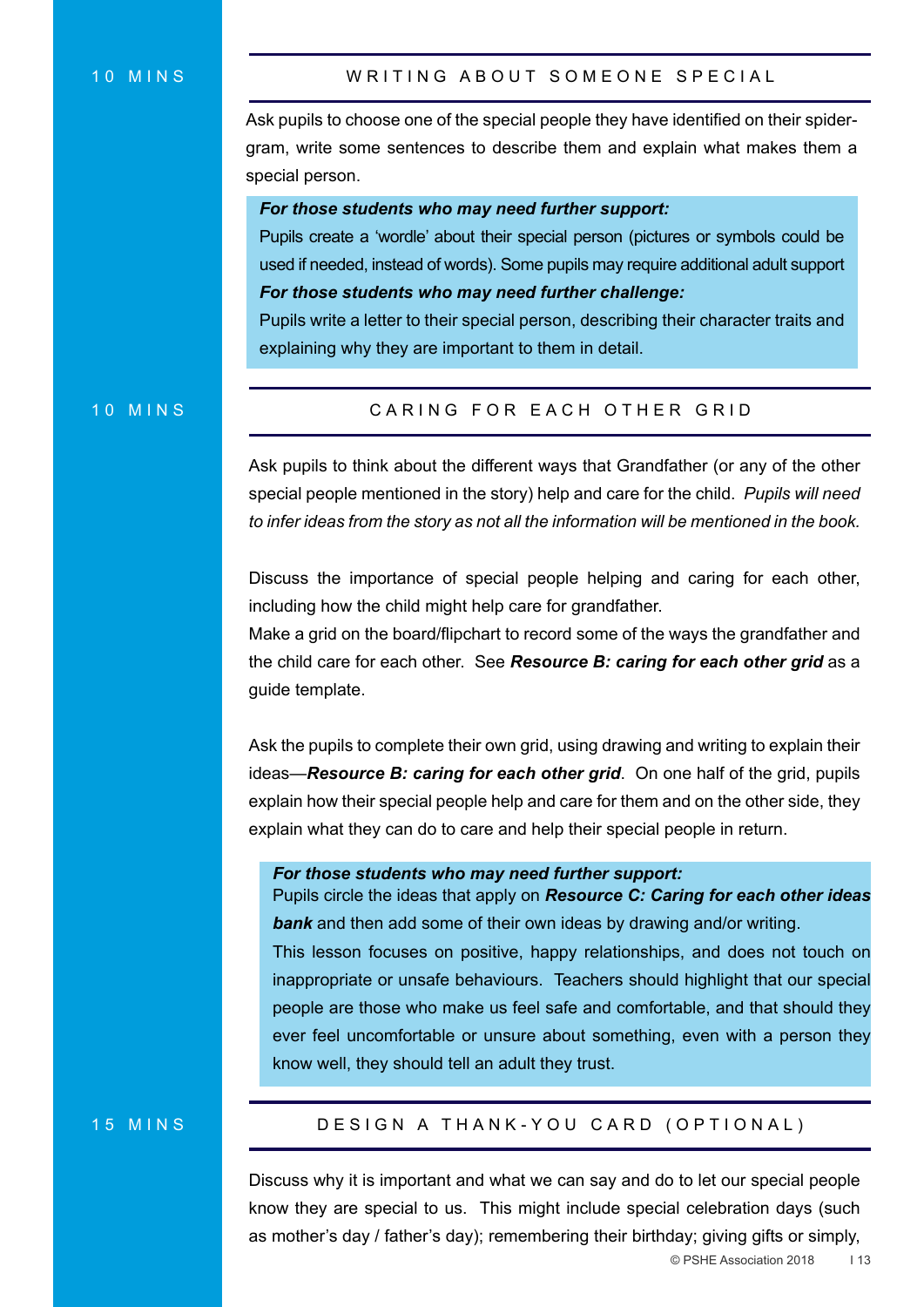saying 'thank you' often.

Provide the pupils with card and craft materials to make a 'thank you' card to give to their special person.

#### PLENARY/ASSESSMENT *FOR* AND *O F* LEARNING

10-15 MINS With the class, make a graffiti board on the board or flipchart with things about the pupils' special people. Each pupil can contribute one word, picture or symbol to add to the board.

> At the end of the lesson, give the pupils their baseline assessment activity: **A special person is…** and a different coloured pen or pencil. Ask them to amend anything they now think was not quite right, or add their new learning to extend the sentence.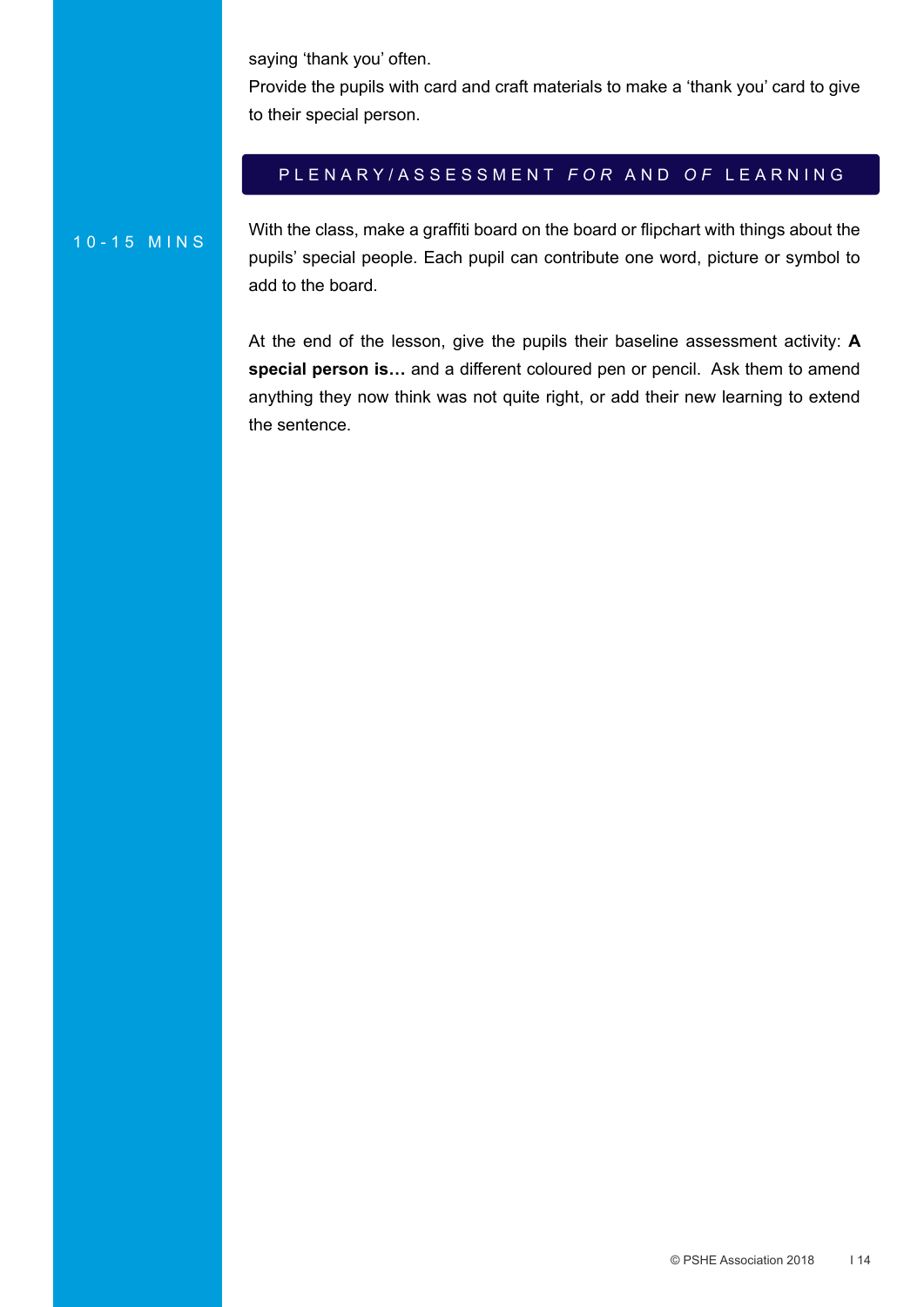# LESSON 2

#### <span id="page-14-0"></span>WE ARE GROWING: HUMAN LIFE CYCLE

#### CONTEXT

This lesson introduces the concept of the human life cycle. Pupils begin to understand how we grow and change as we get older. See *Teaching the Y1-2 lesson plans: Additional notes section* before teaching the lesson.

#### LEARNING OBJECTIVES

We are learning:

about how we change as we grow

### INTENDED LEARNING OUTCOMES

- recognise the main stages of the human life cycle (baby, child, adult)
- recognise the process of growing takes time and describe what changes when people grow from young to old
- identify ways we are more independent now than when we were younger
- describe our feelings about growing and changing

#### RESOURCES REQUIRED

- 'Ask-it-basket' and pieces of paper (see teacher guidance)
- Flipchart paper
- Pencils or pens, including coloured pencils or pens
- Plain paper for baseline and end-point assessment: 1 or 2 pieces per pupil
- **• Resource D: Human life cycle pictures** displayed on flipchart or whiteboard
- **• Resource E: Picture of a baby and child** displayed on flipchart or whiteboard
- **• Resource F: Sentence starters:** 1 copy per pupil
- **Resource G: Spot the difference writing frame (for support activity)**
- **• Resource H: Spot the difference chart** (for challenge activity)
- **• Resource I: Things we can do (now, in the future)** (A3) 1 per group of pupils
- Children's story: The Growing Story by Ruth Krauss and Helen Oxenbury
- Optional: Bag of objects (which could include things like a rattle, a ball, toy car, handbag or shopping bag, wallet or purse, mug, newspaper/magazine, hats, mobile phone, glasses, walking stick)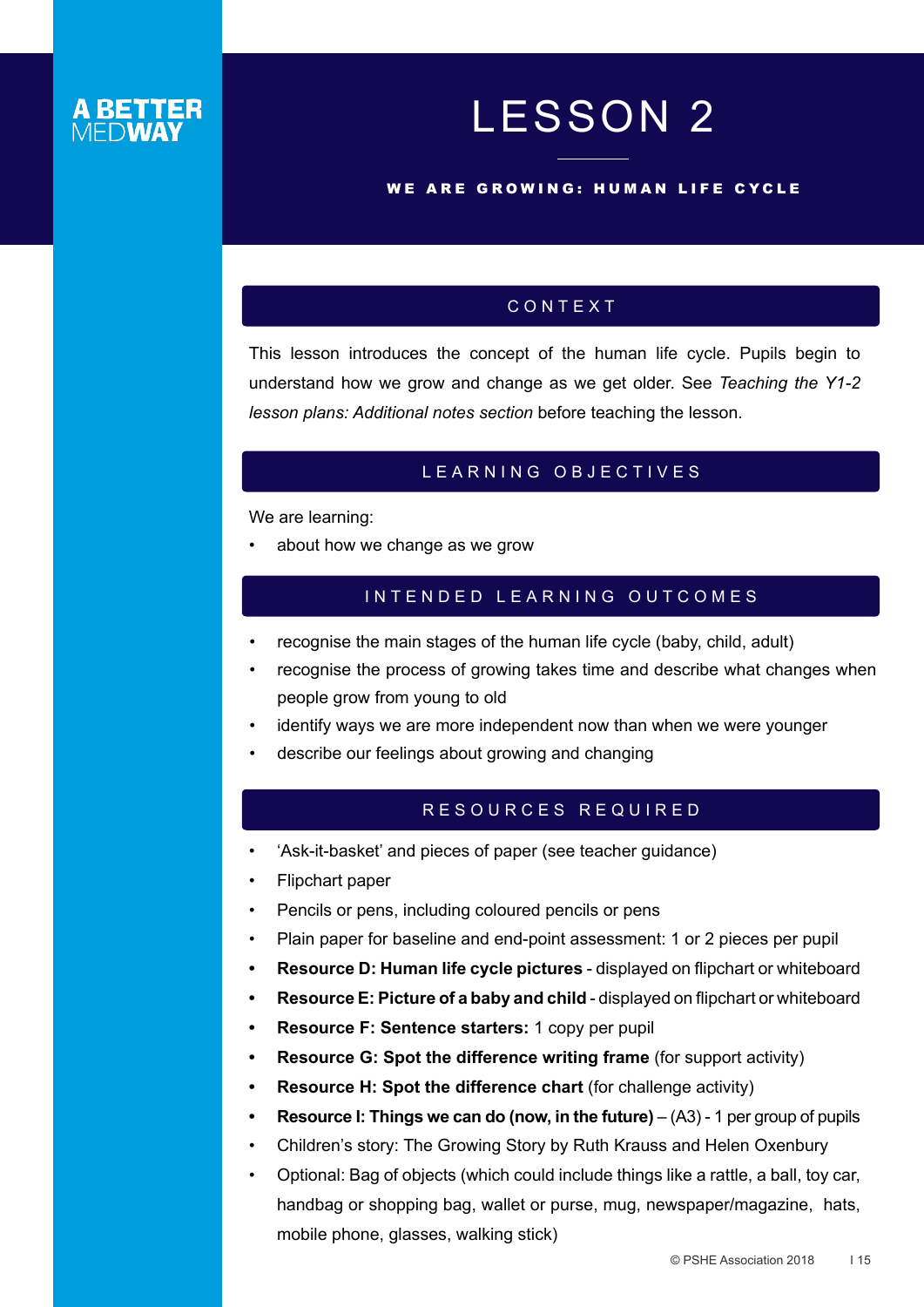#### CLIMATE FOR LEARNING

Make sure you have read the accompanying teacher guidance and lesson notes before teaching this lesson, for guidance on establishing ground rules, the limits of confidentiality, communication and handling questions effectively.

#### KEY WORDS

grow, change, difference, baby, toddler, child, adult, older person, independent, responsibility,

| <b>ACTIVITY</b>                         | <b>DESCRIPTION</b>                                                                                                                                                                                     | <b>TIMING</b> |
|-----------------------------------------|--------------------------------------------------------------------------------------------------------------------------------------------------------------------------------------------------------|---------------|
| Baseline assessment                     | Pupils make a list of things that change as we<br>grow                                                                                                                                                 | 5-10 minutes  |
| Human life cycle pic-<br>ture sort      | Pupils sequence pictures of the human life<br>cycle (baby, child, adult, older person)                                                                                                                 | 5 minutes     |
| Spot the difference                     | Pupils identify the difference between a baby<br>and a child and write about how they have<br>changed since being a baby.                                                                              | 15 minutes    |
| Class discussion:<br>different needs    | Class discussion about what babies need and<br>compare to the needs of people at different<br>stages of the life cycle                                                                                 | 10 minutes    |
| Thinking about re-<br>sponsibilities    | Pupils work in groups to identify things they<br>are responsible for now and in the future                                                                                                             | 10 minutes    |
| <b>Story</b>                            | Read a story, such as The Growing Story by<br>Ruth Krauss and Helen Oxenbury - pupils<br>identify and discuss the messages in the<br>story                                                             | 10 minutes    |
| <b>Extension activity</b><br>(optional) | Pupils match objects to different stages of the<br>human life cycle                                                                                                                                    | 5-15 minutes  |
| Plenary and<br>assessment               | Pupils talk to a partner about what the lesson<br>has made them think about the human life<br>cycle and growing.<br>Pupils repeat the baseline activity $-$ a list of<br>things that change as we grow | 10-15minutes  |

#### LESSON SUMMARY

#### BASELINE ASSESSMENT

#### 5-15 MINS MAKING A LIST

#### **Ensure this activity is completed before delivering the lesson. See teacher guidance for further information.**

Ask the pupils to think about all the things that are changing as they are growing and getting older and make a bullet point list of things that change as we grow.

*Pupils work individually (some may need a scribe to record their ideas). Remember not to prompt them in any way. When finished, ask them to put their name on their work and collect them in. Check through them, noting responses and any misconceptions that need addressing.*

Keep their work safe—samples will be used to assess learning at the end of the lesson.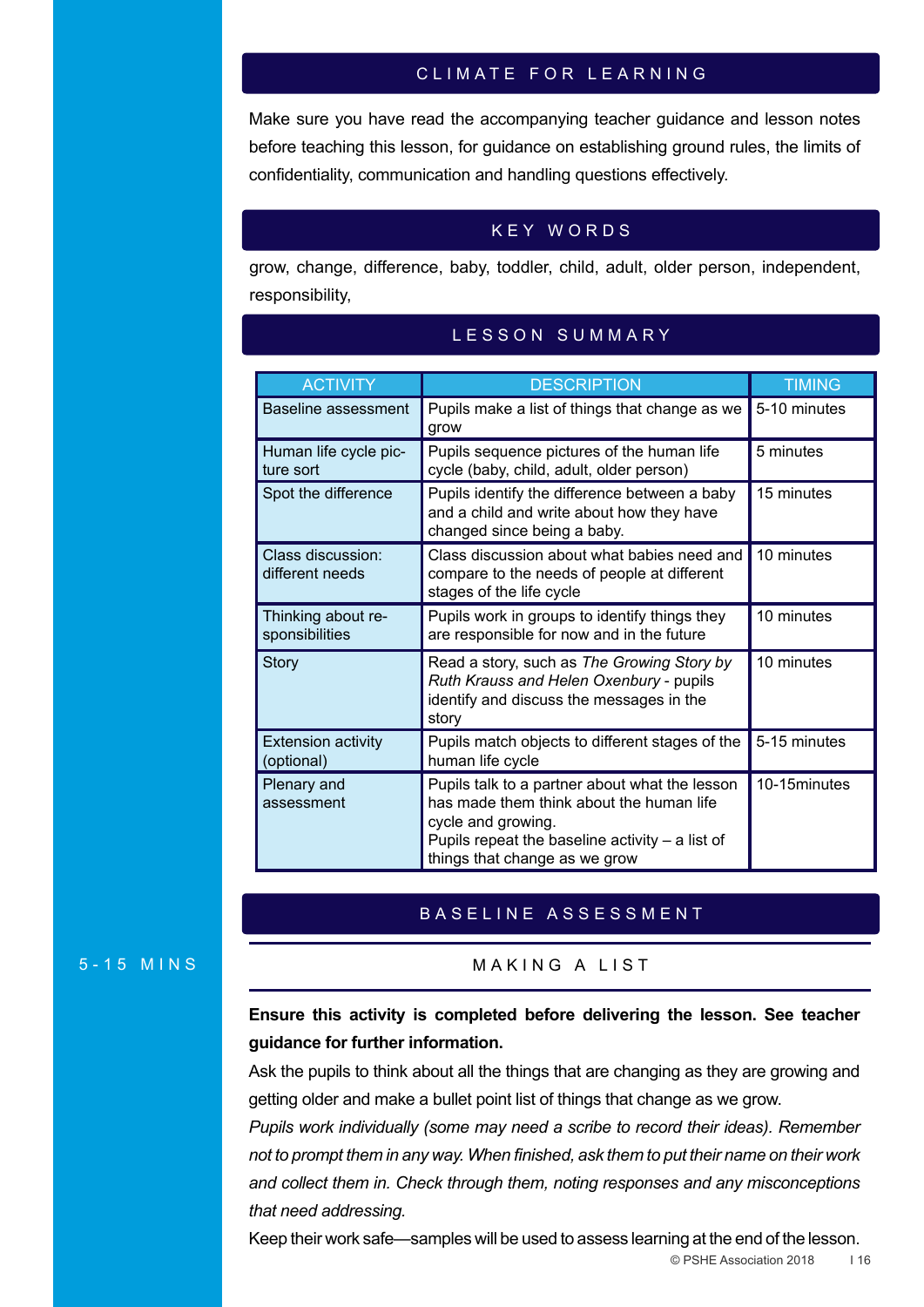#### CORE ACTIVITIES

#### 5 MINS

#### HUMAN LIFE CYCLE PICTURE SORT

Ask the class to look at *Resource E: picture of a baby and child* and work in pairs to discuss the differences between the two life stages.

You may want to give prompts to the pupils such as:

- What do they look like? (hair, height, teeth)
- What type of clothes do they wear?
- What / how might they eat and drink?
- How do they move?
- What do they do or like to do?
- Where do they go?

Using *Resource F: sentence starters:* When I was a baby… Now I… ask the pupils to write about the differences between them as a baby and as they are now.

*For those students who may need further support:*  Pupils use *Resource G: spot the difference writing frame For those students who may need further challenge:* 

Pupils use *Resource H: spot the difference chart* to complete a grid about the differences between being a baby and a child

*You might want to ask some pupils to bring in photos of themselves when they were babies or toddlers to compare with how they are now. If you decide to do this, it is important to be sensitive to individual circumstances and to be aware that some children may not have photographs from their early childhood or that parents/carers may not be willing to share these.* 

#### 10 MINS

#### CLASS DISCUSSION: DIFFERENT NEEDS

Point out the picture of the baby again and ask the pupils to discuss in pairs about all the ways a baby needs caring for. Make a list of the pupils' suggestions on the flip chart.

*Pupils' suggestions might include: to be fed, to have their nappy changed, to be bathed, rocked to sleep, cuddled, weighed at the clinic, given medicine by their parent if they are poorly etc.* 

Discuss briefly with the pupils whether these are the same needs that children of their age have too. If they are the same, mark them with a tick on the flipchart and discuss any differences. Draw out that people of all different ages and stages of the life cycle have needs and that these change as we get older.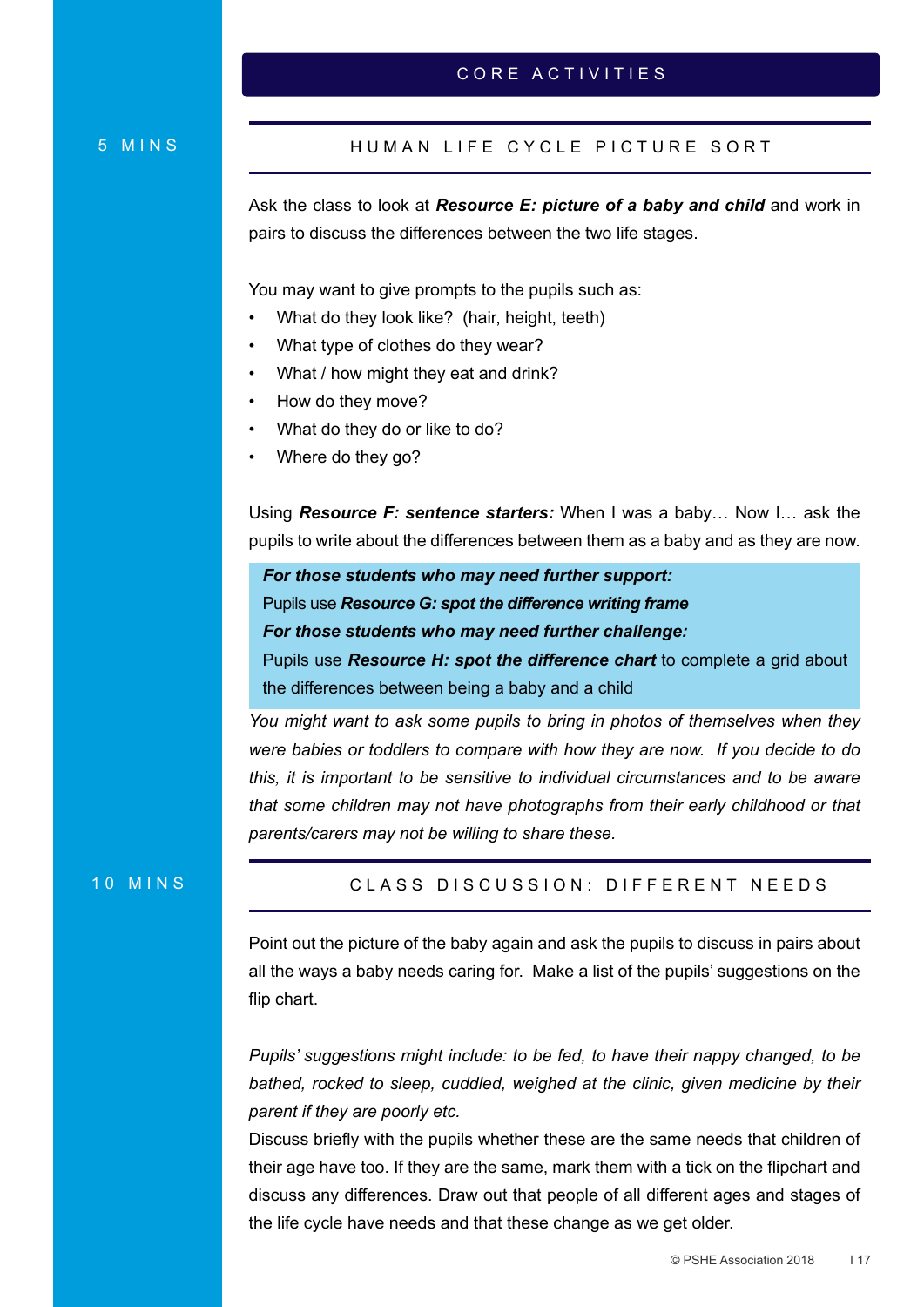**Challenge:** Choose another age range from the life cycle (adult or older person) and identify any similarities or differences in terms of their needs in comparison to the needs of a baby (or child).

#### 10 MINS

#### THINKING ABOUT RESPONSIBILITIES

Talk with pupils about how growing up means becoming increasingly more independent and responsible. Provide the pupils with a list of ideas—*Resource I: things we can do (now, in the future)*.

Pupils work in small groups and identify which things they are responsible for or allowed to do now and which they are still too young to do or be responsible for. The pupils can circle the ideas, using two different colour marker pens, e.g. a red circle to show what they can do now and a blue circle to show what they might be able to do in the future, when they are older. Be sensitive to pupils with disabilities, adapt the ideas sheet if required.

#### *For those students who may need further support:*

Pupils may need visual prompts such as a pictorial version of this sheet, or to work with an adult on this activity.

#### *For those students who may need further challenge:*

Pupils may need visual prompts such as a pictorial version of this sheet, or to work with an adult on this activity.

Bring the class back together to compare ideas and share their thinking.

#### 10 MINS

#### THE GROWING STORY

Read *The Growing Story by Ruth Krauss and Helen Oxenbury.* 

Discuss the following questions with the class:

- How does the little boy feel about growing up?
- How are things and animals growing and changing around him?
- What is good about growing?
- What is not so good about growing?
- What does the story tell us about growing (or the time it takes to grow)?

*Choose an alternative story about growing and changing, if preferred.*

#### 5-10 MINS

#### EXTENSION ACTIVITY (OPTIONAL)

Provide the pupils with a bag of objects that might be used by people at different stages of the human life cycle. Ask the pupils in turn to choose an object and match it to one of the stages of the human life cycle (baby, child, adult, older person). Ask them to explain their decision.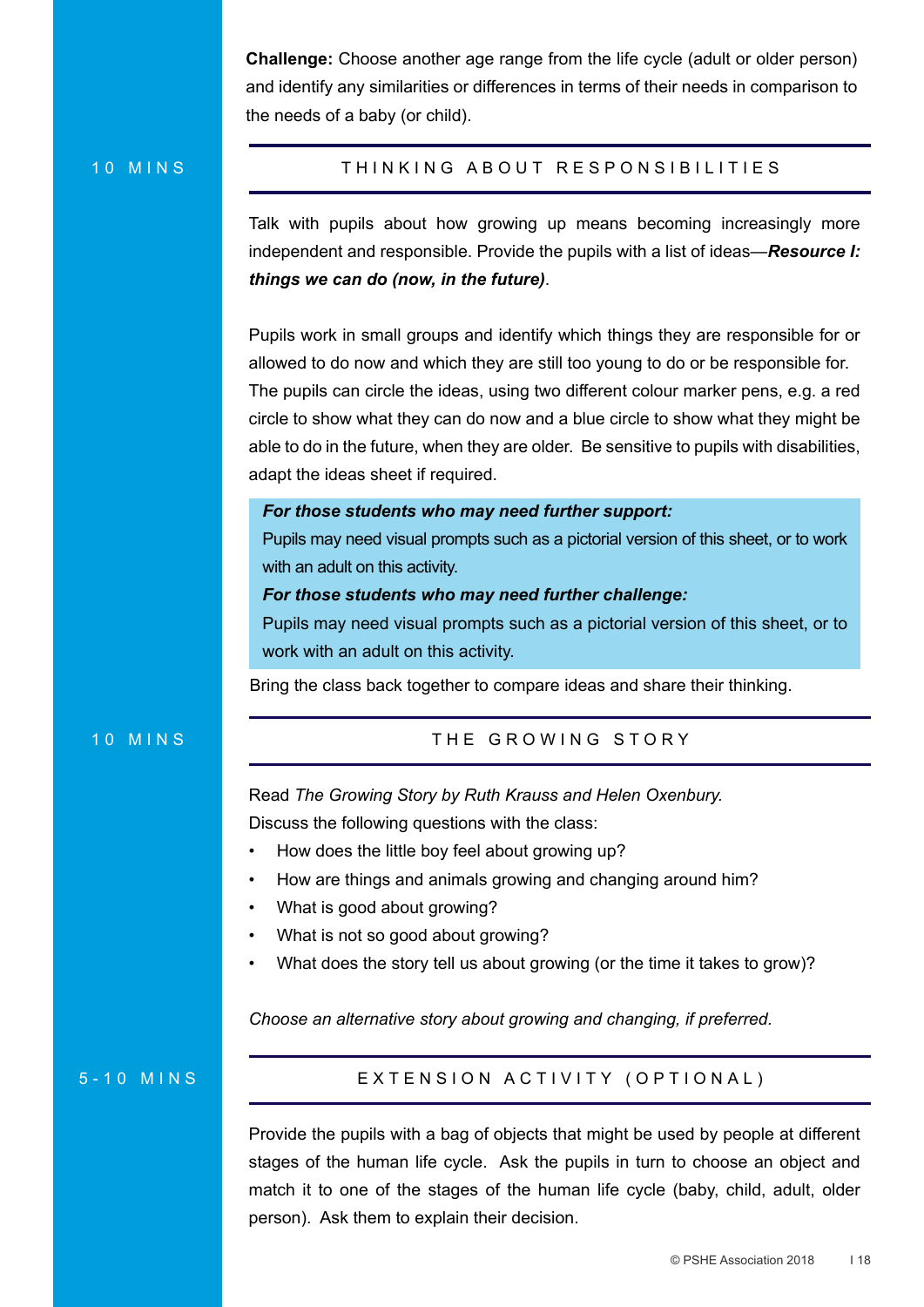*Include things like: a rattle, a ball, toy car, handbag or shopping bag, wallet or purse, mug, newspaper/magazine, hats, mobile phone, glasses, walking stick*

*For example, pupils might say: a rattle for a baby because they often like to shake something that makes a noise; a ball for a child because they might like to play; a mug for an adult because they might like hot drinks.* 

*Be prepared to challenge any stereotypes that arise, such as all older people use walking sticks, or walking sticks are only used by older people.*

#### PLENARY/ASSESSMENT *FOR* AND *O F* LEARNING

10-15 MINS Pupils share with a partner something this lesson has made them think about growing and the human cycle.

> At the end of the lesson, give the pupils their baseline assessment activity 'list of things that change as we grow' and a different coloured pen or pencil. Ask the pupils to amend anything they now think was not quite right, or add their new learning to their list.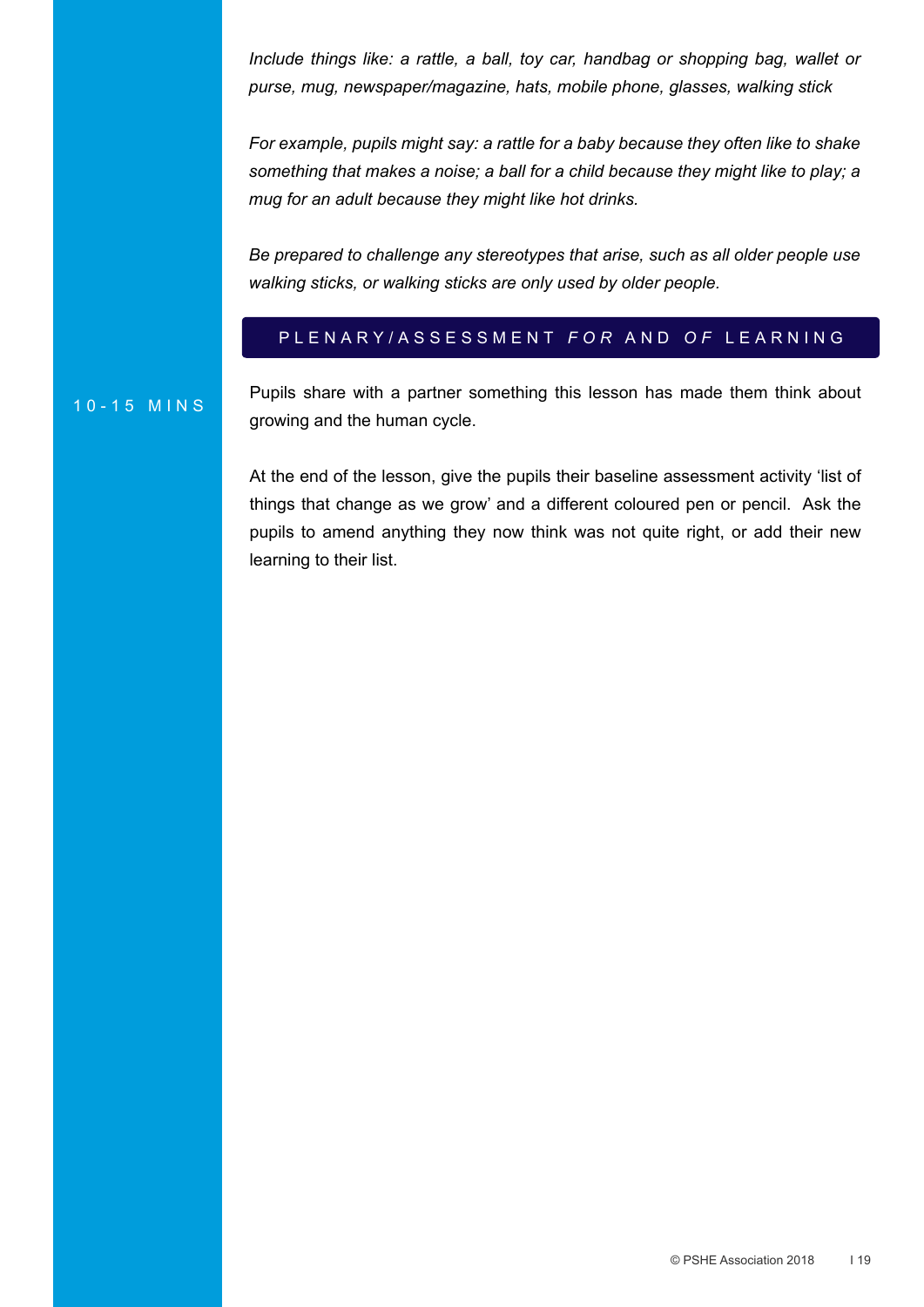# LESSON 3

#### EVERYBODY'S BODY

### CONTEXT

<span id="page-19-0"></span>Pupils may have been using a variety of different words to name the male and female genitalia/sex parts, but this lesson directly teaches the correct terminology. It is important for younger pupils to know how to name their body parts correctly as this contributes to safeguarding—helping them to take care of their bodies and keep themselves safe. This is built on later in key stage 2, when pupils learn about puberty and the changes when growing from children to adults. See Teaching the Y1-2 lesson plans: Additional notes section before teaching the lesson.

#### LEARNING OBJECTIVES

We are learning:

• about the differences and similarities between people

#### INTENDED LEARNING OUTCOMES

- describe similarities and differences between ourselves and others
- challenge simple stereotypes about boys and girls
- recognise and use the correct names for main parts of the body

### RESOURCES REQUIRED

- 'Ask-it-basket' and pieces of paper (see teacher guidance)
- Pencils or pens, including coloured pencils or pens
- Plain paper for baseline and end-point assessment: draw and write 1 or 2 pieces per pupil
- Coloured pompoms or beanbags 1 per pupil
- **• Resource J: Statements about boys and girls** 1 per pair of pupils
- Identically clothed, anatomically correct baby dolls 1 male and 1 female
- **• Resource K: Body parts word labels** 1 set per group (or list on the whiteboard)
- **• Resource L: Body outlines** (enlarged to A3) 1 copy per group
- Scissors and glue
- Set of word labels and sticky tape (for support activity)
- Optional: Set of anatomically correct farmyard animal toys—for extension activity— available from <https://www.schleich-s.com/en/GB/farm-world.html>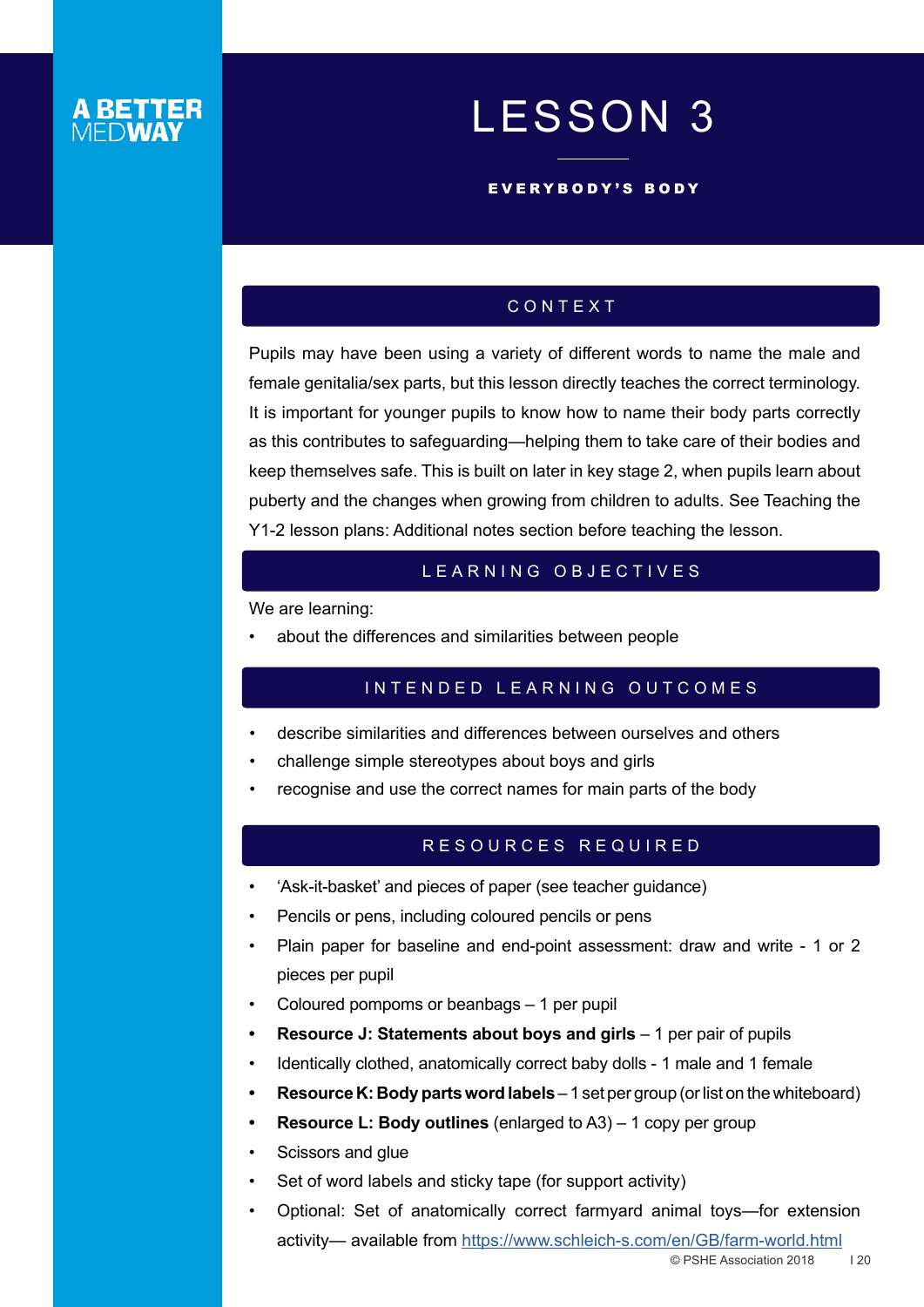#### CLIMATE FOR LEARNING

Make sure you have read the accompanying teacher guidance and lesson notes before teaching this lesson, for guidance on establishing ground rules, the limits of confidentiality, communication and handling questions effectively.

#### KEY WORDS

same, different, male, female, boy, girl, body, born, private parts, sex parts, penis, testicles, vagina, vulva

| <b>ACTIVITY</b>                         | <b>DESCRIPTION</b>                                                                                                                                                                                  | <b>TIMING</b> |
|-----------------------------------------|-----------------------------------------------------------------------------------------------------------------------------------------------------------------------------------------------------|---------------|
| <b>Baseline assessment</b>              | Pupils draw and write about boys and girls -<br>what they look like, what they do, what they<br>like                                                                                                | 5-15 minutes  |
| Pom Pom game                            | Play a game with the class, pupils' pair up<br>and find out about the similarities and differ-<br>ences between them                                                                                | 10 minutes    |
| Statements about<br>boys and girls      | Pupils read statements about boys and girls<br>and decide if they are right or wrong                                                                                                                | 10 minutes    |
| Naming body parts                       | Teacher introduces names of body parts,<br>including external genitalia, using baby dolls<br>as a stimulus                                                                                          | 10-15 minutes |
| Labelling body<br>outlines              | Pupils work in small groups to label body<br>outlines - male and female body parts                                                                                                                  | 15 minutes    |
| <b>Extension activity</b><br>(optional) | Pupils investigate small model farmyard ani-<br>mals, identifying male and female mammals                                                                                                           | 10 minutes    |
| Plenary and<br>assessment               | Pupils work with a partner to finish the sen-<br>tence starter: Before this lesson I didn't know<br>that, but now I know that<br>Pupils repeat the baseline assessment<br>activity - draw and write | 10-15 minutes |

#### LESSON SUMMARY

#### BASELINE ASSESSMENT

#### 5-15 MINS DRAW AND WRITE

#### **Ensure this activity is completed before delivering the lesson. See teacher guidance for further information.**

Ask the pupils to draw two separate outlines of a boy and a girl (stick people are fine), label them 'boy' and 'girl' and then draw and write on each: what they look like, what they do, what they like.

*Pupils work individually (some may need a scribe to record their ideas). Remember not to prompt them in any way. When finished, ask them to put their name on their work and collect them in. Check through them, noting responses and any misconceptions that need addressing.*

Keep their work safe—these will be used to assess learning at the end of the lesson.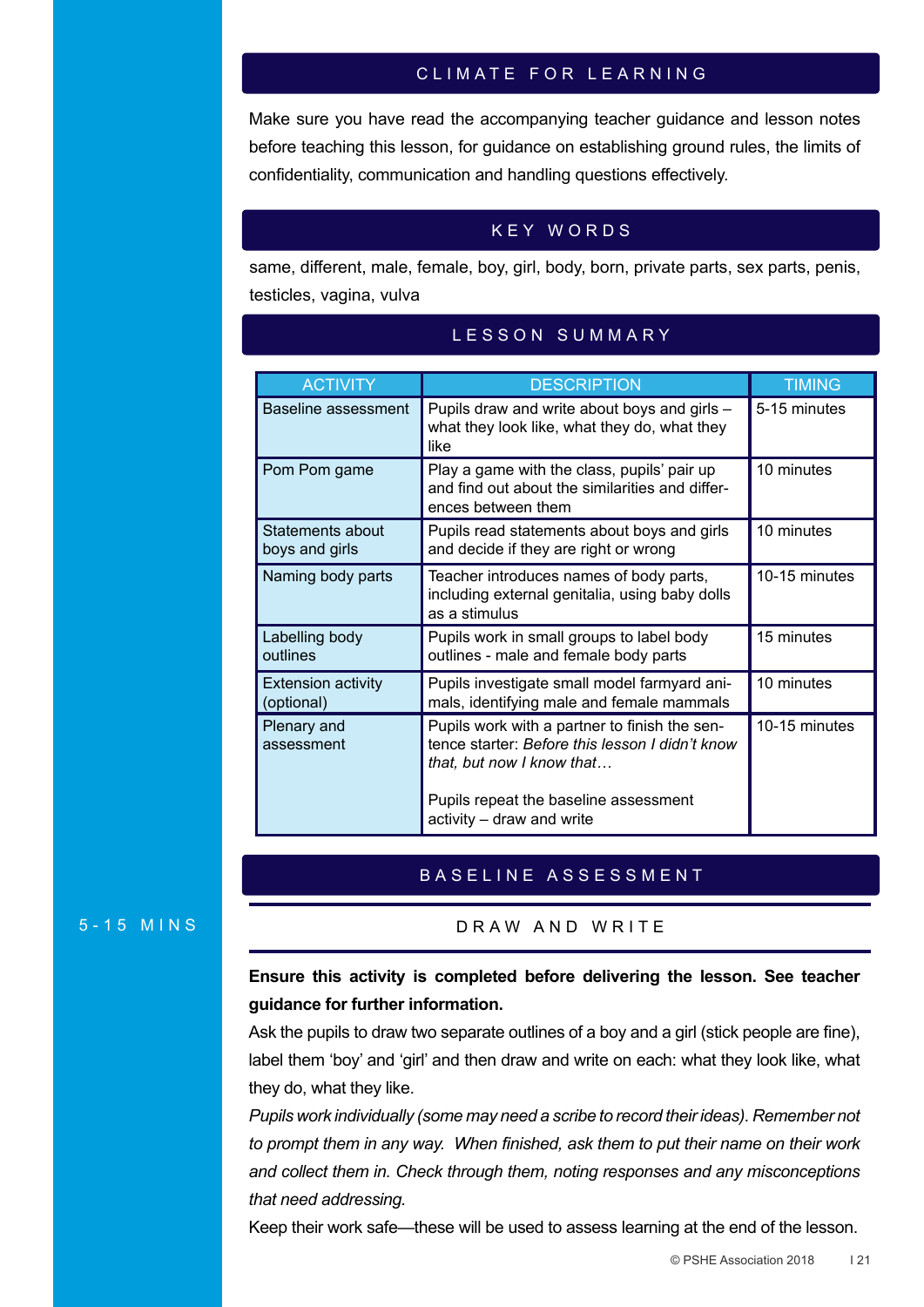#### CORE ACTIVITIES

#### 10 MINS

#### POM POM GAME

Begin by playing a game that brings the pupils together as a whole class and then divides them into different pairs.

- Gather the class in a circle
- Give each pupil a coloured pompom or beanbag (make sure there are different colours)
- When you say 'Go', the pompoms are passed to the next person (just once) in a clockwise direction. Make sure everyone has a pompom.
- Repeat a couple of times: you can speed up or slow down or change the direction.
- After a couple of minutes, ask pupils to spread out and pair up with someone who has a different coloured pompom and stand next to them.
- Ask pupils to find out something else that is different about them.
- Ask some pairs to share their sentences. Encourage them to use the sentence starter: **We are different because…**

 *For example, 'We are different because we have different colour hair' or 'I like Star Wars but you like Power Rangers.'* 

- Ask pupils to change pairs, but this time, pair up with someone who has the same coloured pompom as them
- Ask them to find something else that makes them the same or that they have in common
- Ask some pairs to share their sentences. Encourage them to use the sentence starter: **We are the same because…**

*For example, 'We are the same because we both wear glasses'*

Repeat a few times, pairing up pupils so they have a chance to pair and talk with different people, and asking them to find something that is the same and something different to each other.

Bring the class back together. Discuss how some things that are the same or different can be seen immediately, (such as how someone looks), for example: *'We both wear glasses'* or '*We both have long hair'* and others are less obvious, for example: '*We both like bananas'* or *'We don't like football.'*

#### 10 MINS

#### STATEMENTS ABOUT BOYS AND GIRLS

Pupils may have identified that one of the differences between them is their sex – 'I'm a girl and Marek's a boy'.

© PSHE Association 2018 I 22 Explain that you are going to give each pupil a list of sentences of what some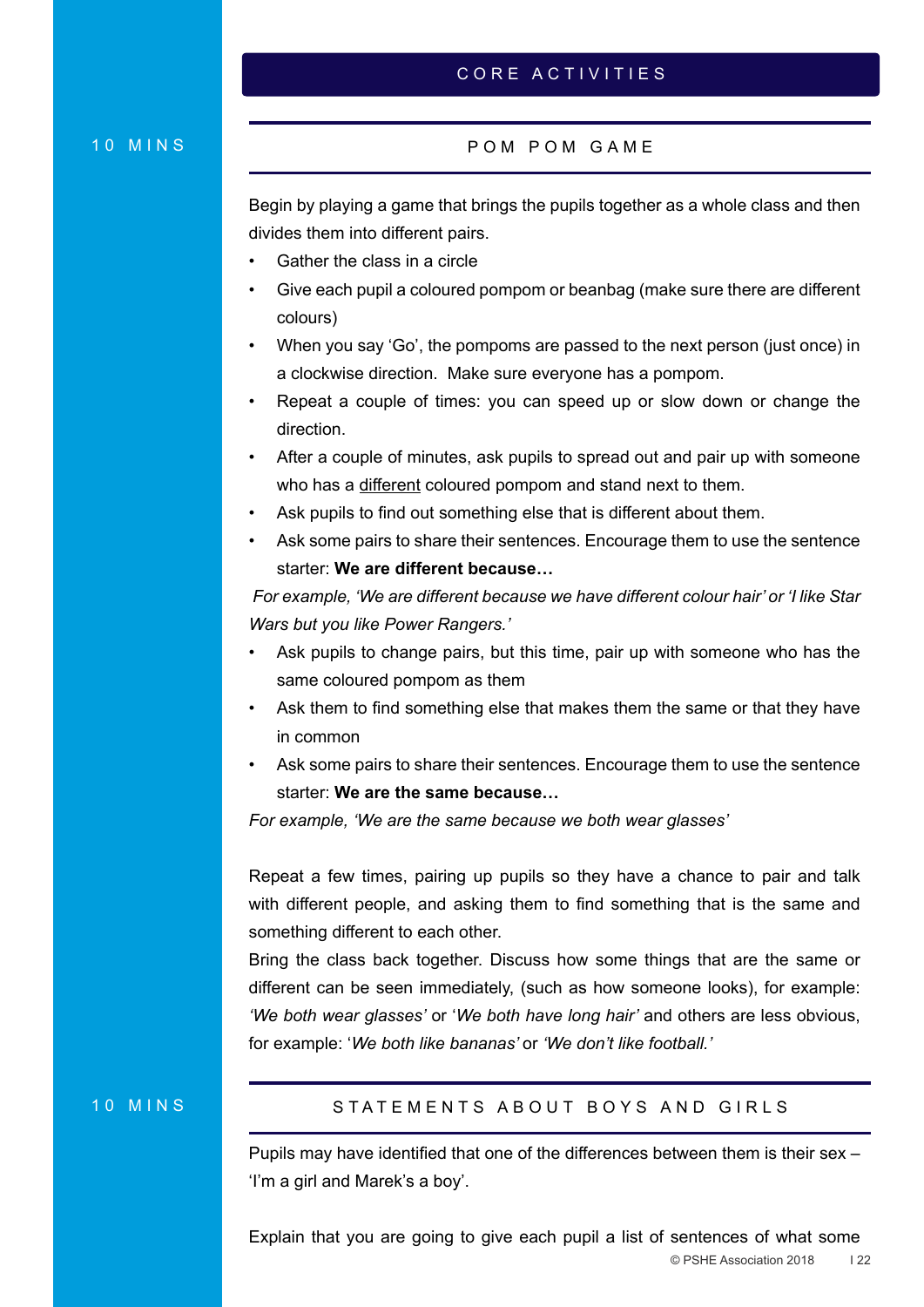people say about boys and girls. They need to read them and decide if the statements are right or wrong.

Give out the *Resource J: Statements about boys and girls worksheet* and ask pupils to tick if they are right or wrong. Pupils can work in pairs to discuss each statement.

Bring the class back together. Go through each statement inviting pupils to share their views about them. If stereotypes are reinforced by the pupils' comments, use further questioning or provide examples to challenge their thinking.

#### *For those students who may need further support:*

Pupils requiring more support could do this activity in a small group, taking each sentence in turn—with adult support.

*For those students who may need further challenge:* 

Pupils could make up their own 'Some people say…' statements and pair up with another pupil to discuss if they are true or false.

#### 10-15 MINS NAMING BODY PARTS

Explain that whilst there are lots of things that are the same about all children, one difference comes when babies are born and the midwife or doctor says whether they are a boy (male) or girl (female) by looking at their body parts.

Show the class the baby dolls (two identical dolls about the size of a new-born baby— ensure they are dressed the same). Ask the pupils to point out all of the parts of the baby dolls' bodies that are the same and name them. Ask them to look at the baby dolls and guess which they think is the boy (male) and which is the girl (female). Ask the pupils how they will know if the dolls are a boy or a girl?

The pupils are likely to say that we will need to undress them or 'look at their private parts'. This is a good time to talk to the pupils about the areas of the body we mean when we talk about private parts - the parts of our body that we keep to ourselves, that we cover up with our underwear. See teacher guidance for further information.

Undress the dolls and ask the pupils to spot the difference—that their private parts are different. Explain that these are the sex parts (or genitals)—the parts that the midwife or doctor looks at to say whether they are a boy or a girl. Explain that these parts can look a bit different (in the same way that our ears, eyes and noses can look different from other people's).

Discuss how people have all sorts of names for male and female private parts, but there are some scientific words that are important for them to learn. Ask if anyone knows the 'science' name for a boy's sex parts and a girl's? Write the words on the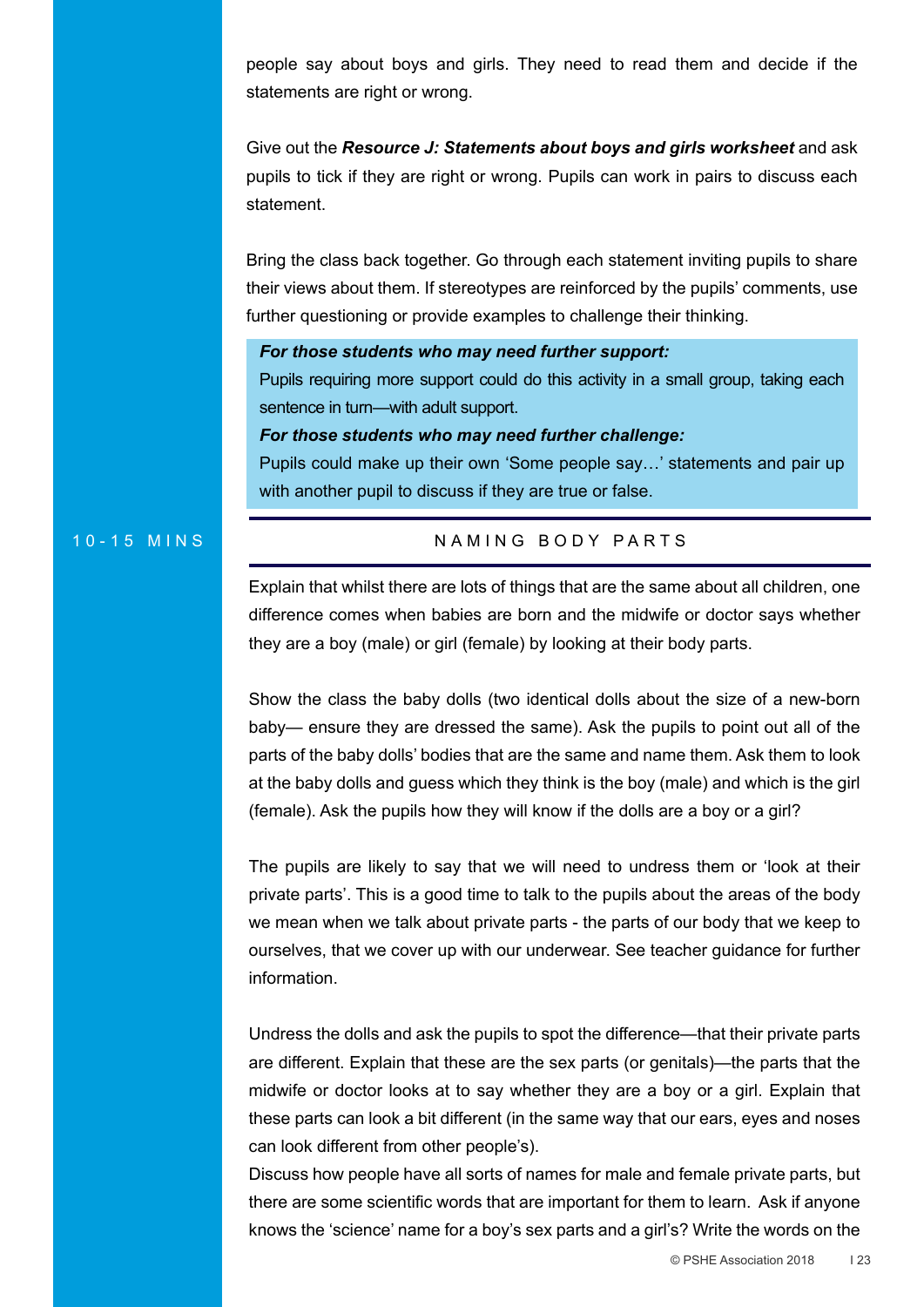board, ensuring the following are included: penis, testicles, vulva and vagina, and say the words aloud.

15 MINS

#### LABELLING BODY OUTLINES

Tell the pupils that they are now going to do a group activity to show they know the similarities and differences between children born as a girl and children born as a boy.

Provide each group with *Resource K: Body parts* word labels and *Resource L:*  **Body outlines**, scissors and glue. Ask the pupils to correctly organise the labels on the body outlines. Pupils can draw arrows to label the body parts.

#### *For those students who may need further support:*

Pupils requiring more support could use sticky tape to match the labels to the relevant body parts on the anatomically correct dolls.

#### 10 MINS

#### MALE AND FEMALE ANIMALS (OPTIONAL)

Discuss animals with the pupils, noting how they are male or female just like people. Show the pupils a range of anatomically correct farmyard animal toys. Ask them to identify which are male and which are female. You might also want to discuss that female mammals give birth to the baby mammals, and that most feed their babies with their teats.

#### PLENARY/ASSESSMENT *FOR* AND *O F* LEARNING

10-15 MINS Pupils could be asked to share their learning by talking with a partner, using the following sentence starter: **Before this lesson, I didn't know that… but now I know that…**

> Afterwards, give the pupils the body outline ('draw and write') they did at the beginning of the lesson and a different coloured pen or pencil. Ask the pupils to amend anything they now think was not quite right, or add their new learning to the boy and girl outlines.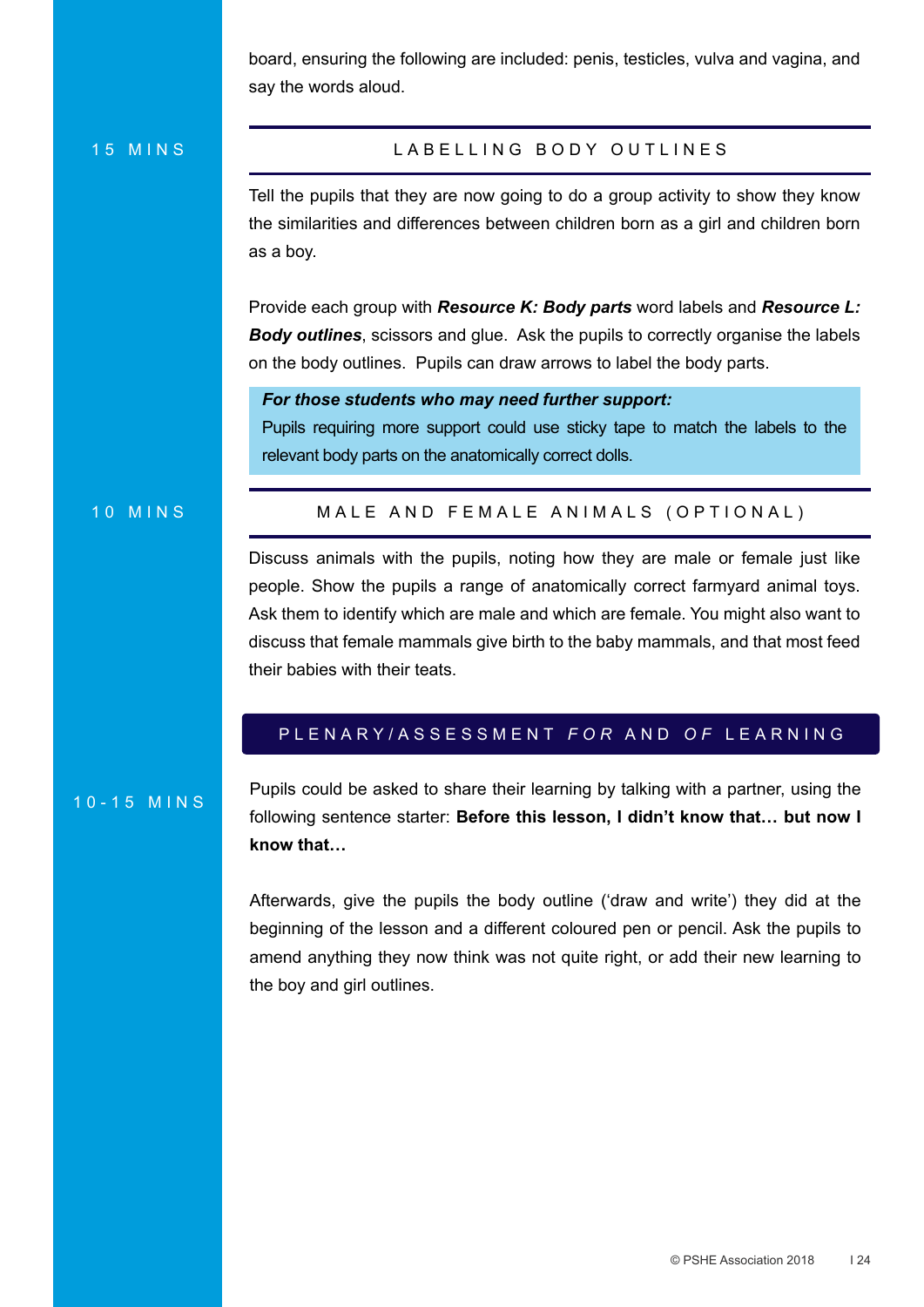<span id="page-24-0"></span>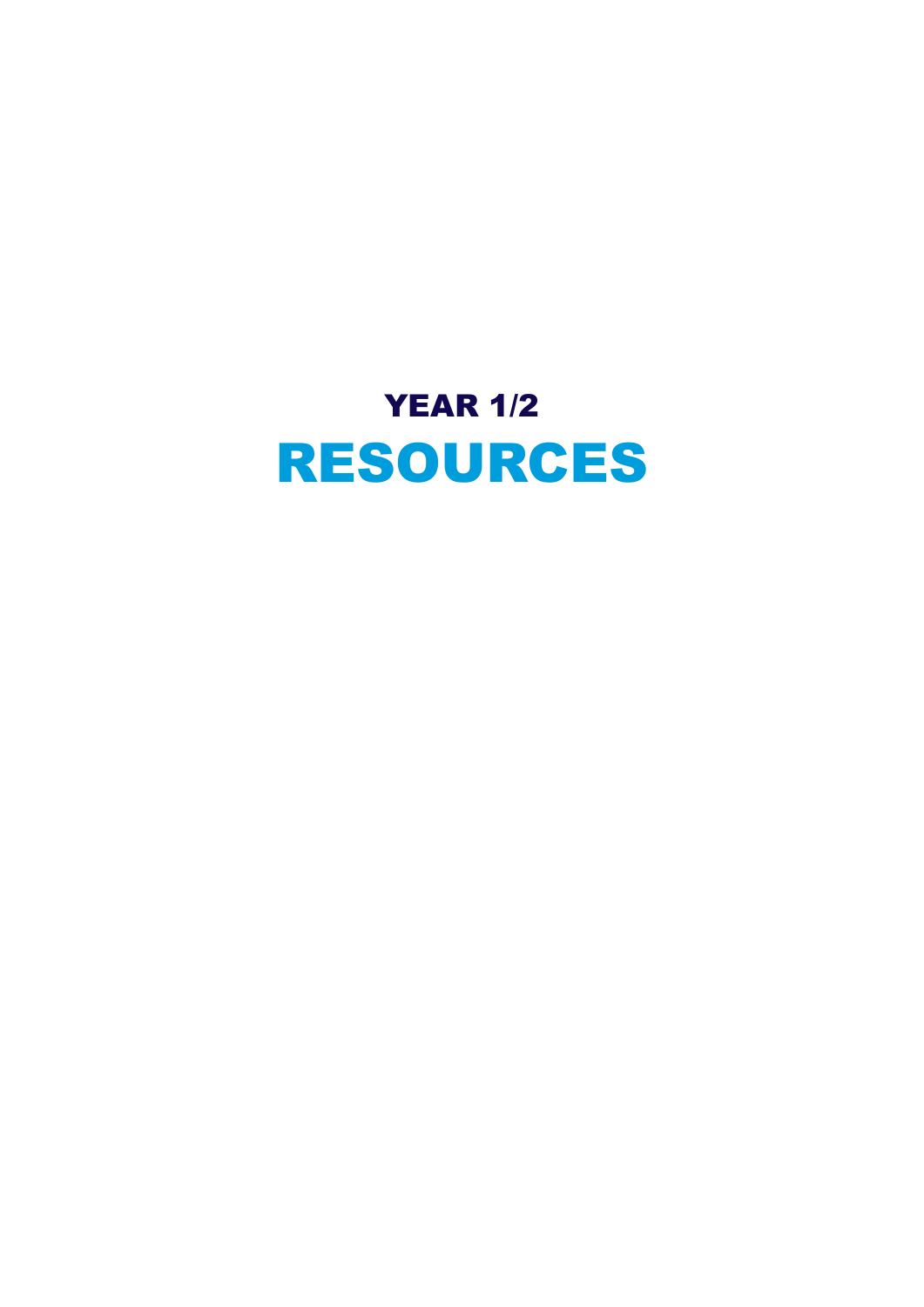# <span id="page-25-0"></span>**Resource A Special people spider-gram**

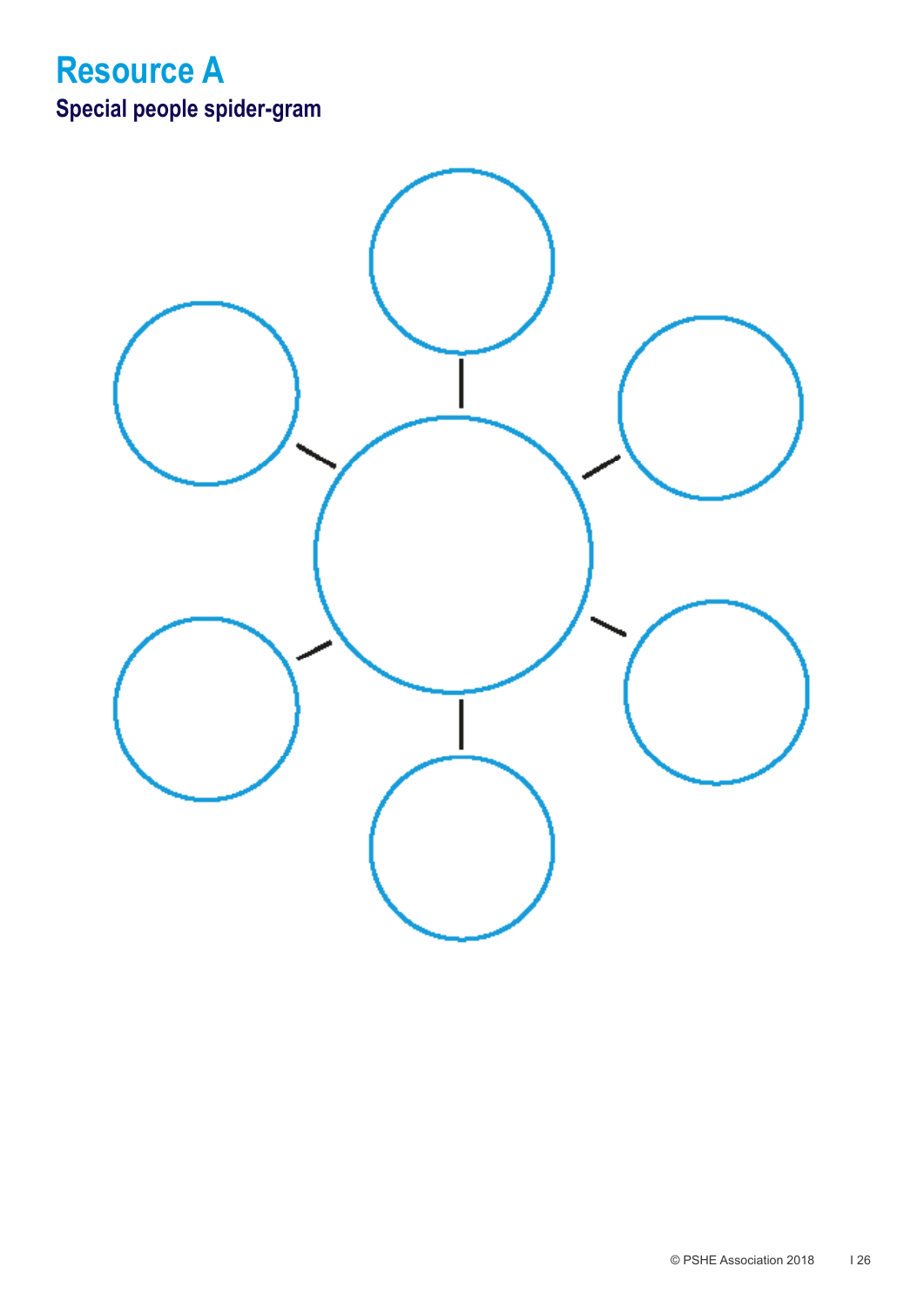<span id="page-26-0"></span>

| I help and care for my special person by |
|------------------------------------------|
|                                          |
|                                          |
|                                          |
|                                          |
|                                          |
|                                          |
|                                          |
|                                          |
|                                          |
|                                          |
|                                          |
|                                          |
|                                          |
|                                          |
|                                          |
|                                          |
|                                          |
|                                          |
|                                          |
|                                          |
|                                          |
|                                          |
|                                          |
|                                          |
|                                          |
|                                          |
|                                          |
|                                          |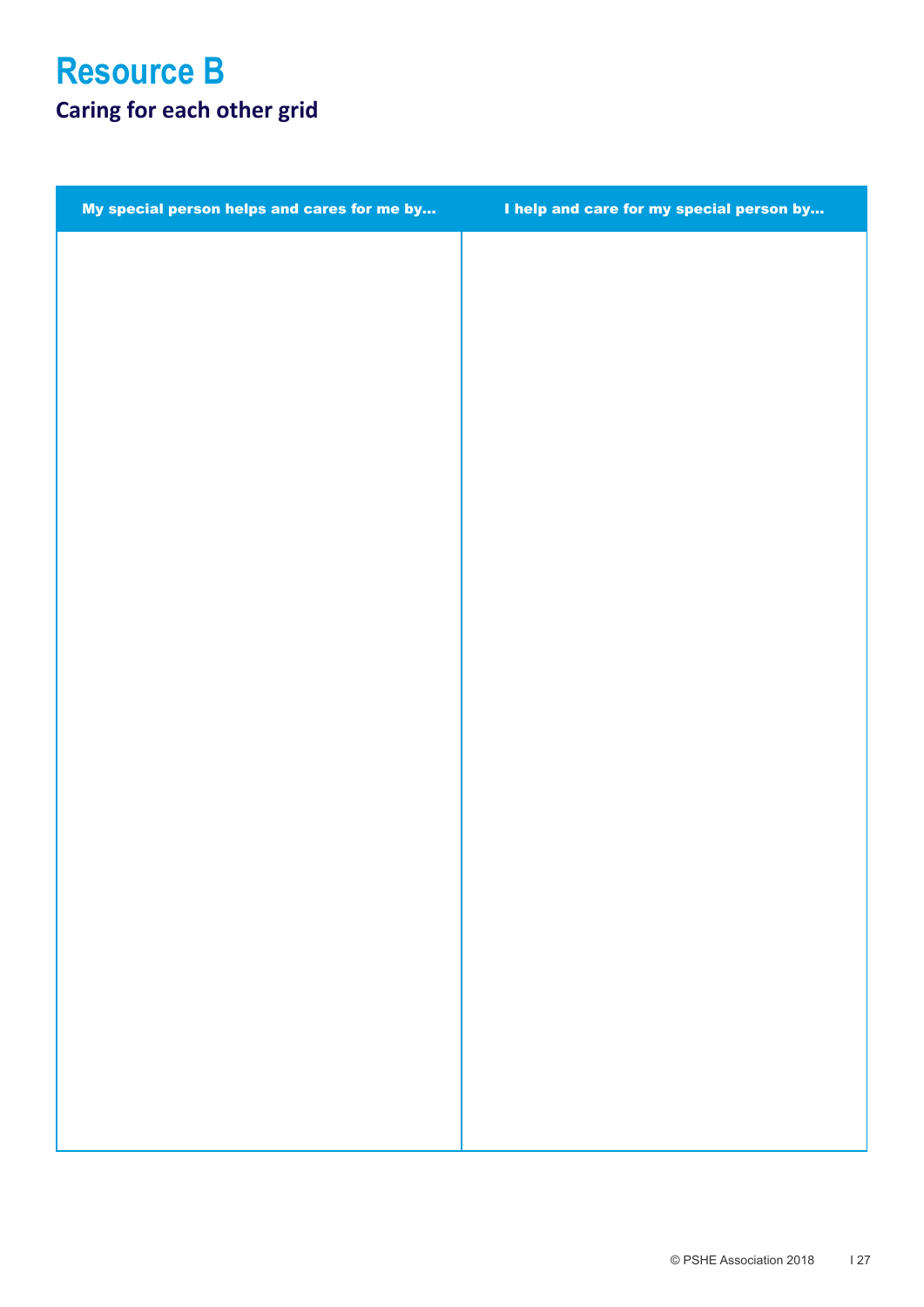# <span id="page-27-0"></span>**Resource C**

## **Caring for each other ideas bank**

| My special person helps and cares for me by |                             |
|---------------------------------------------|-----------------------------|
|                                             | listening to me             |
| reading to me                               |                             |
| making my food                              |                             |
| cuddling me                                 |                             |
|                                             | taking me to the park       |
| caring for me when I am hurt                |                             |
|                                             |                             |
| taking me to the park                       |                             |
|                                             |                             |
| I help and care for my special person by    |                             |
|                                             | helping with the washing up |
| saying thank you                            |                             |
|                                             | drawing them a picture      |
| tidying my toys                             |                             |
|                                             | giving them a hug           |
|                                             |                             |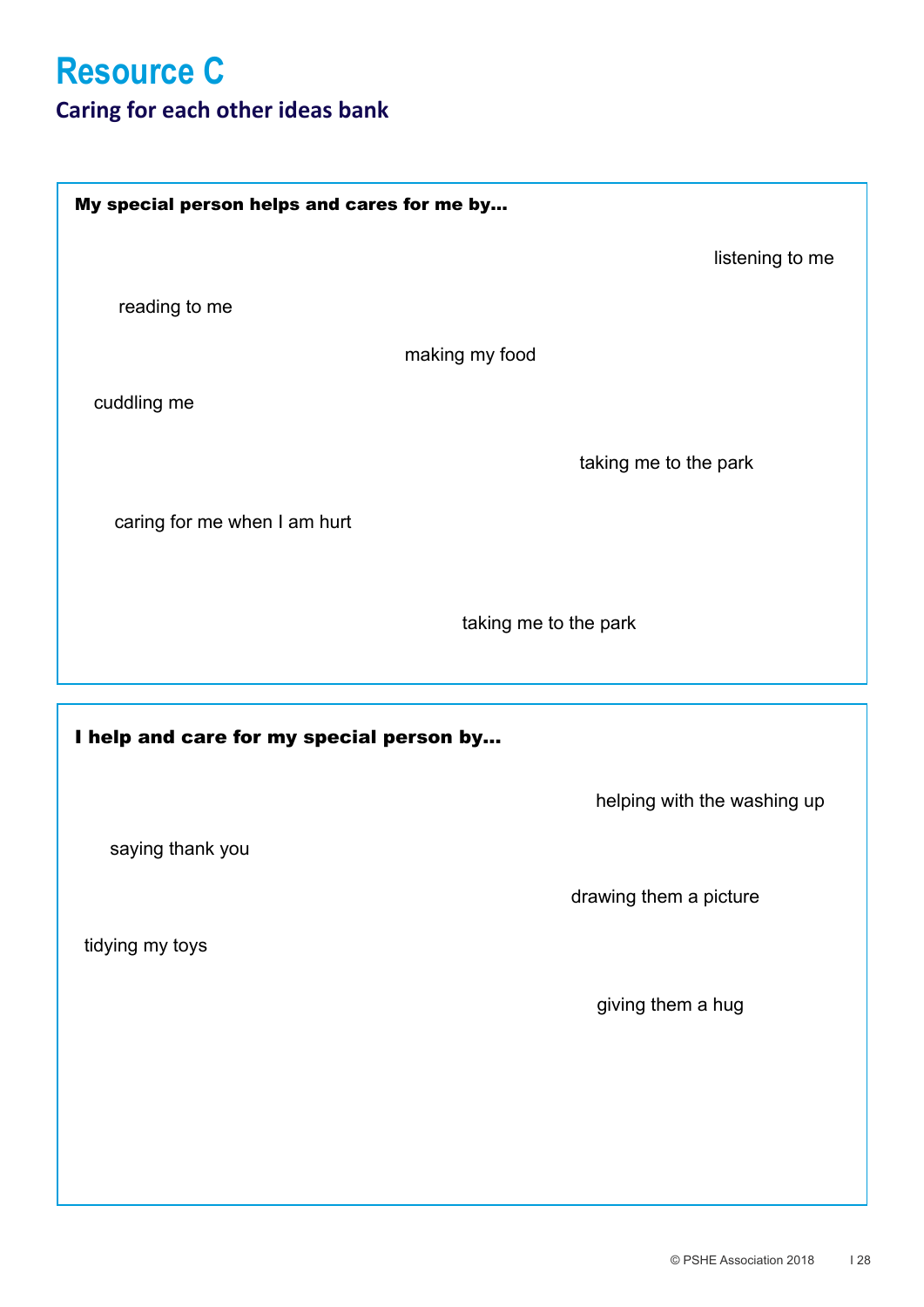<span id="page-28-0"></span>

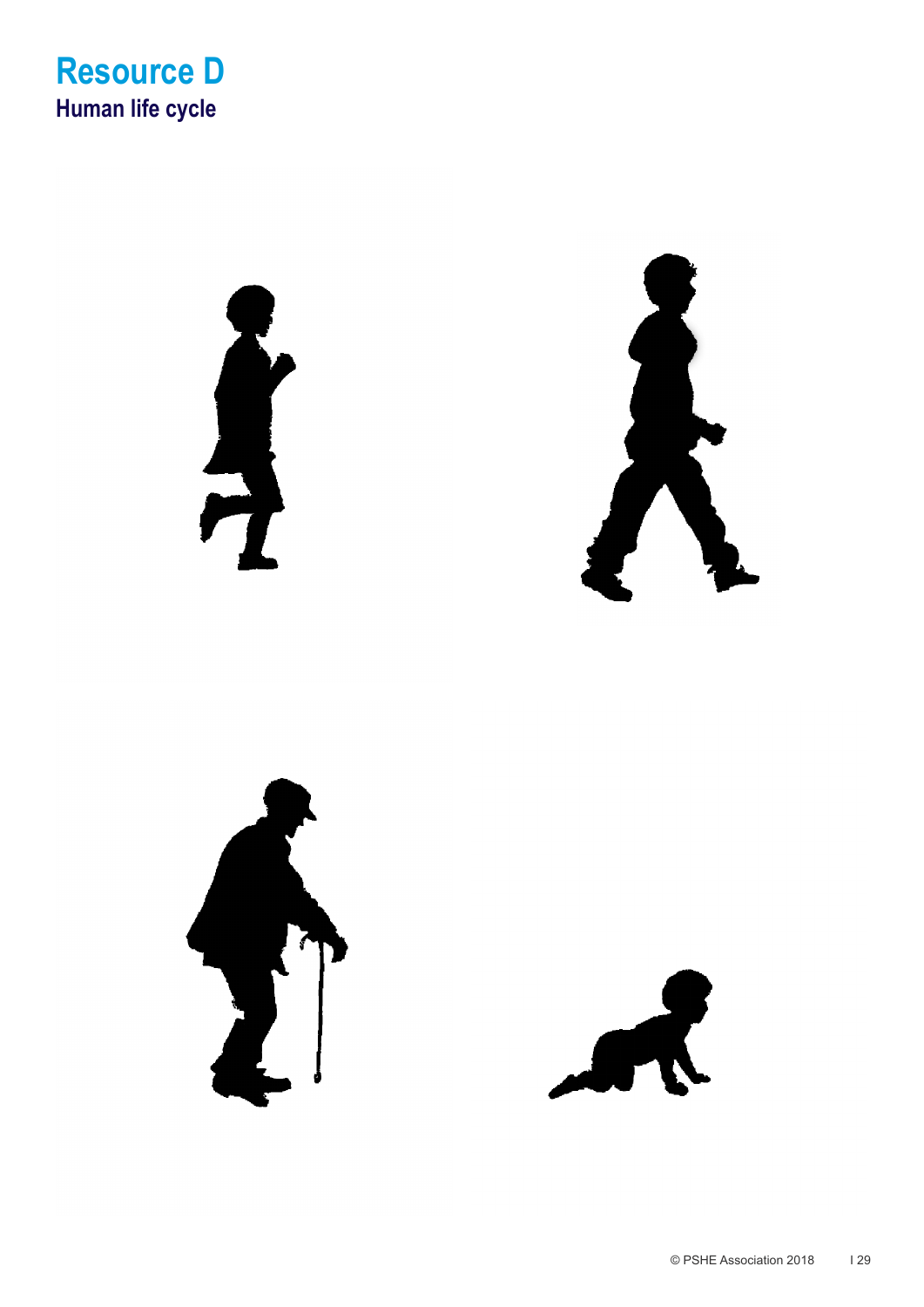# <span id="page-29-0"></span>**Resource E Picture of a baby and child**

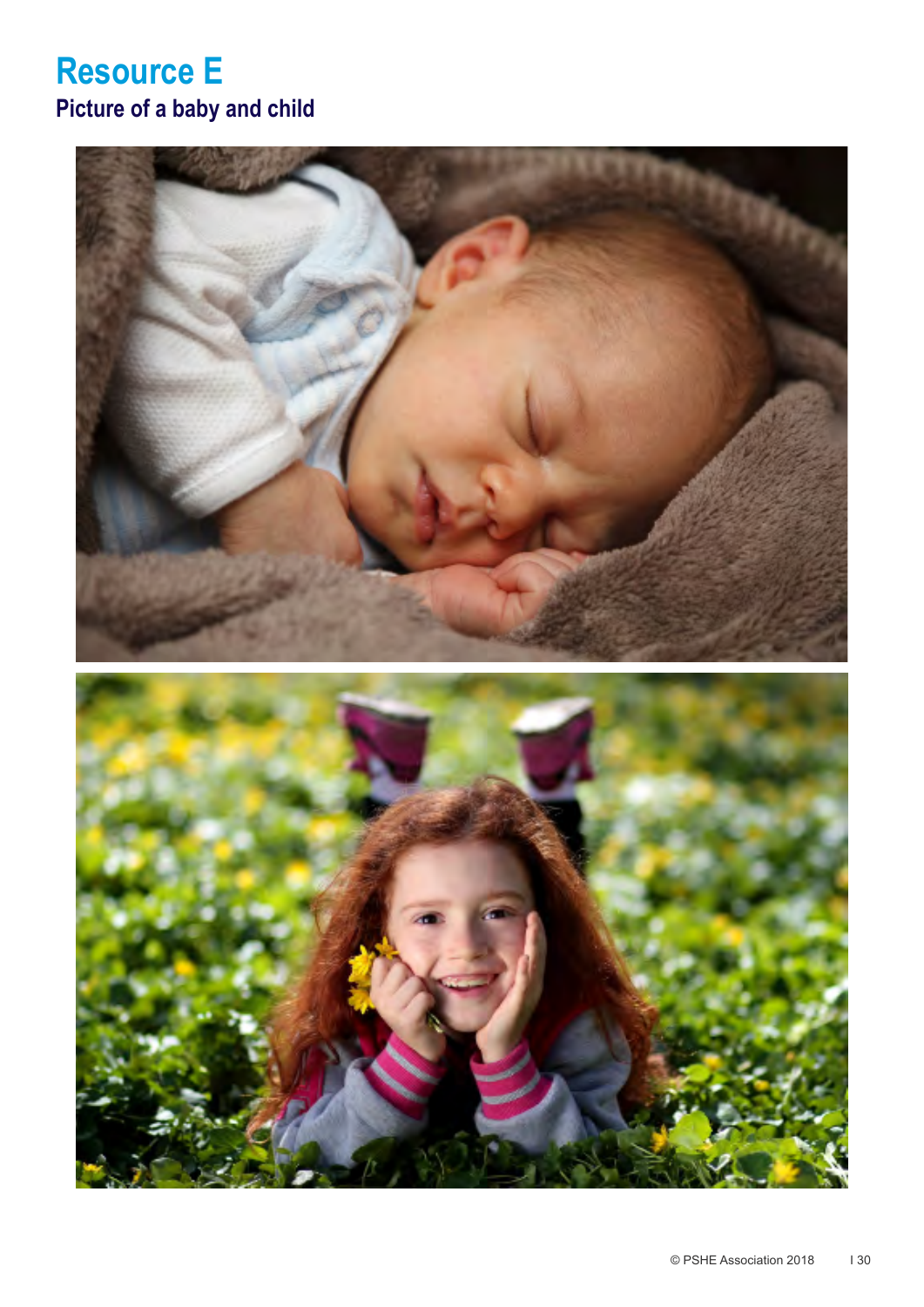<span id="page-30-0"></span>When I was a baby...

## Now I...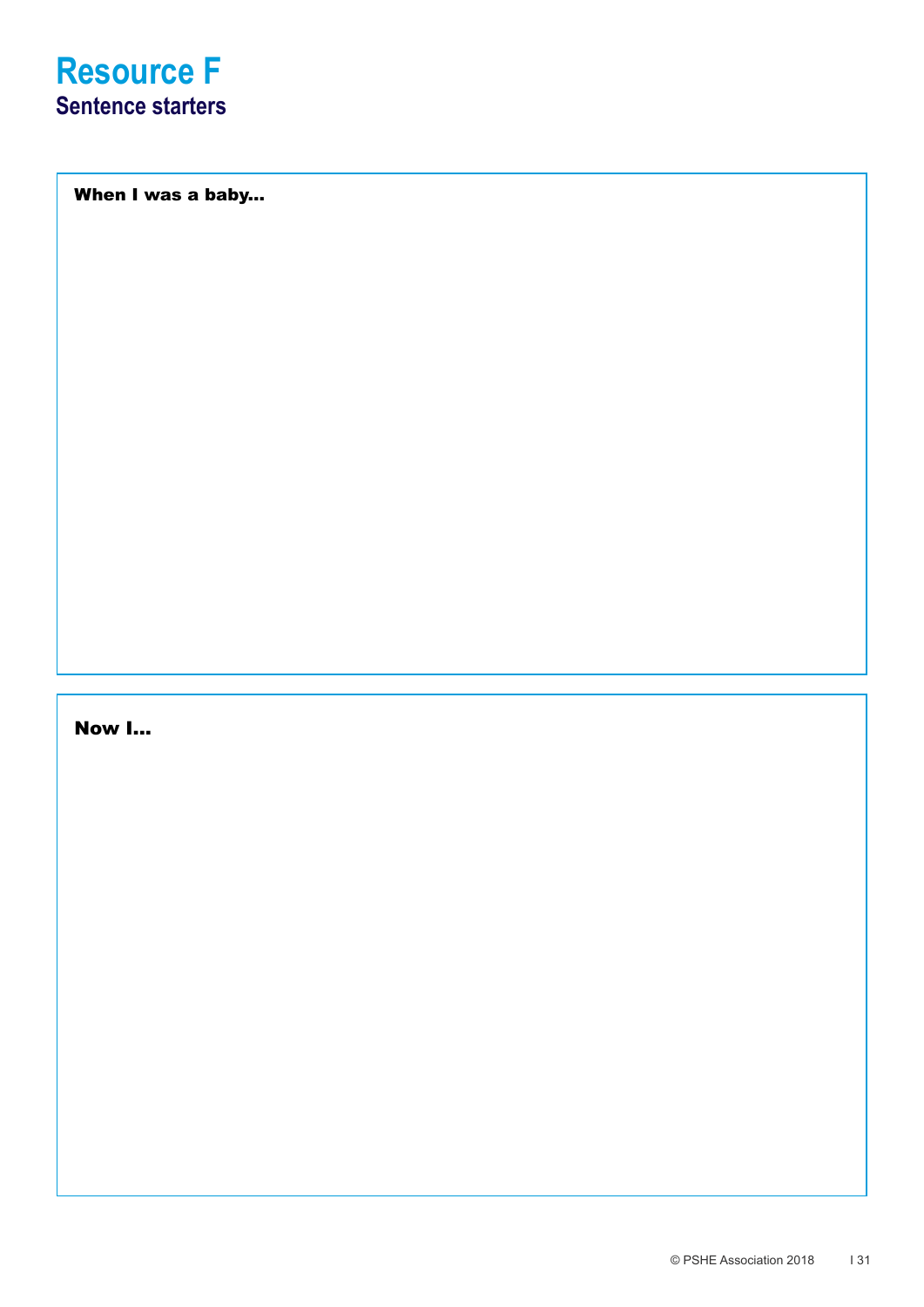# <span id="page-31-0"></span>**Resource G**

## Spot the difference writing frame

| ,我们也不能在这里,我们也不能不能不能不能不能不能不能不能不能不能不能不能不能不能不能不能不能。<br>第2012章 我们的人,我们的人都不能不能不能不能不能不能不能不能不能不能 |  |
|-------------------------------------------------------------------------------------------|--|
|                                                                                           |  |
|                                                                                           |  |
|                                                                                           |  |
|                                                                                           |  |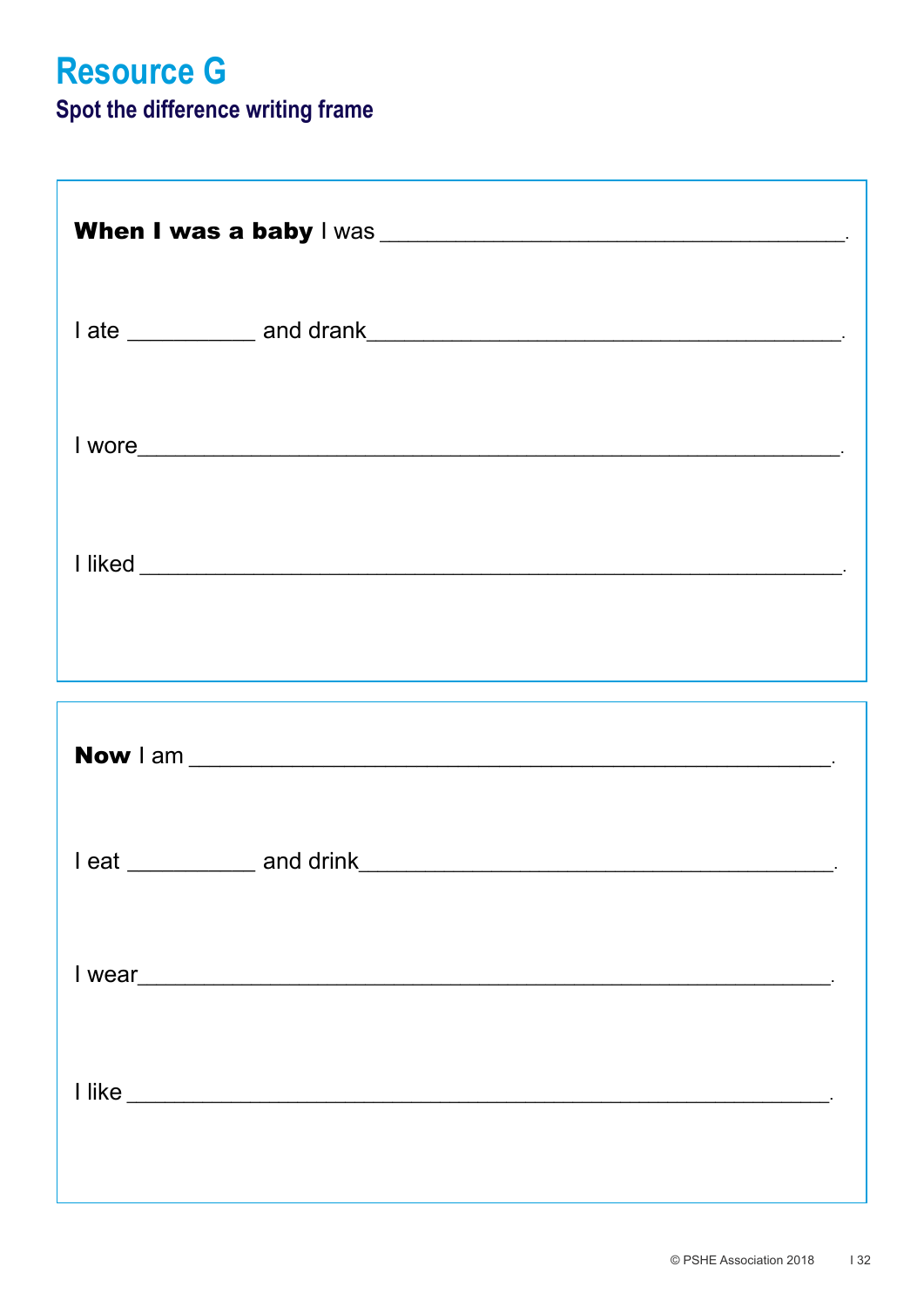# <span id="page-32-0"></span>**Resource H**

## **Spot the difference chart**

|                          | When I was a baby | <b>Now</b> |
|--------------------------|-------------------|------------|
| <b>Looks</b>             |                   |            |
| <b>Clothes</b>           |                   |            |
| <b>Food and drink</b>    |                   |            |
| <b>Physical activity</b> |                   |            |
| <b>Likes</b>             |                   |            |
| <b>Dislikes</b>          |                   |            |
| <b>Places</b>            |                   |            |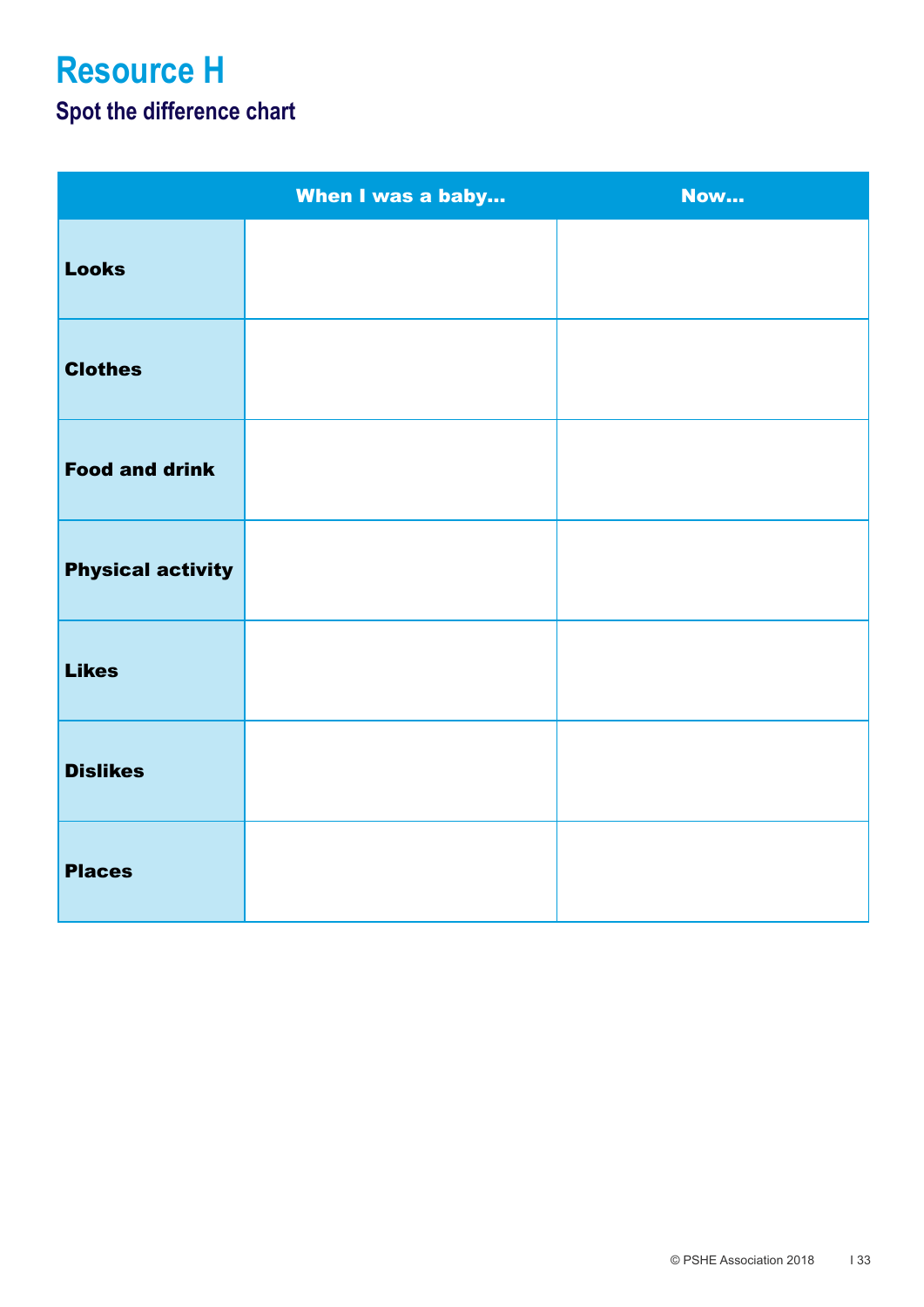<span id="page-33-0"></span>**Resource I Things we can do (now, in the future)** Drive a car

 Read a book on my own Use the lap top on my own Buy my own clothes Own a mobile phone Tidy up my things myself Play indoors alone Walk to school on my own Wash my hair Feed my pet Spend my own money Choose a healthy snack Pack my school bag

Use a knife and fork

Hang my coat up Make my own food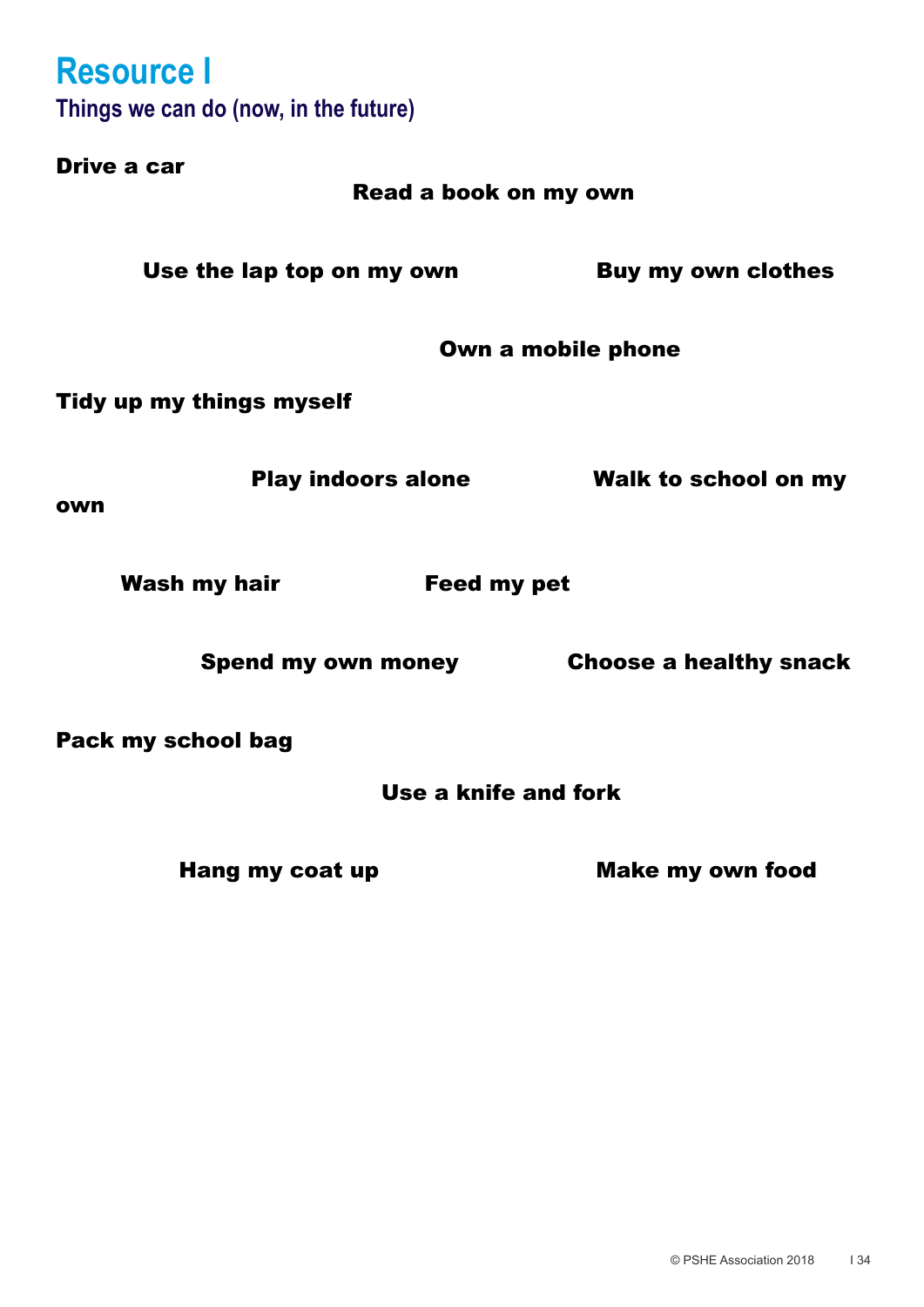# <span id="page-34-0"></span>**Resource J**

## **Statements about boys and girls**

| Some people say                                 | Are they right? | <b>Are they wrong?</b> |
|-------------------------------------------------|-----------------|------------------------|
| only boys are good at football                  |                 |                        |
| girls and boys should wear<br>different clothes |                 |                        |
| only girls cry                                  |                 |                        |
| girls always like the colour<br>pink            |                 |                        |
| males and females have<br>different bodies      |                 |                        |
| boys always run faster than<br>girls            |                 |                        |
| only boys like cars                             |                 |                        |
| only girls like cuddles                         |                 |                        |
| girls and boys can both be<br>brave             |                 |                        |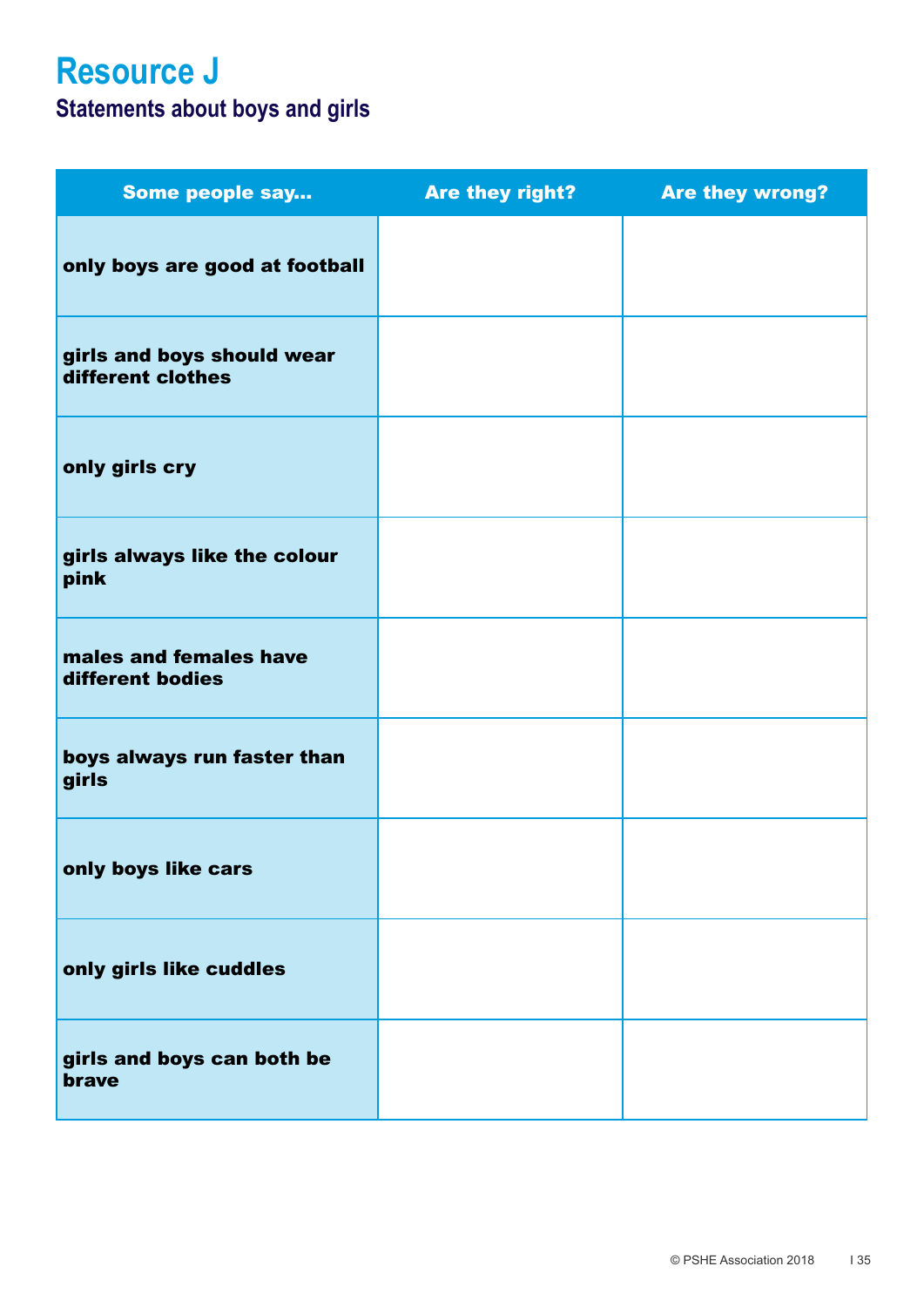# <span id="page-35-0"></span>**Resource K Body parts labels**

| hands  | head      | vagina    |
|--------|-----------|-----------|
| arms   | shoulders | vulva     |
| legs   | knees     | ears      |
| feet   | toes      | testicles |
| ankle  | fingers   | penis     |
| eyes   | tummy     | chest     |
| elbows | bottom    | back      |
| neck   | wrist     | mouth     |
| teeth  | hair      | face      |